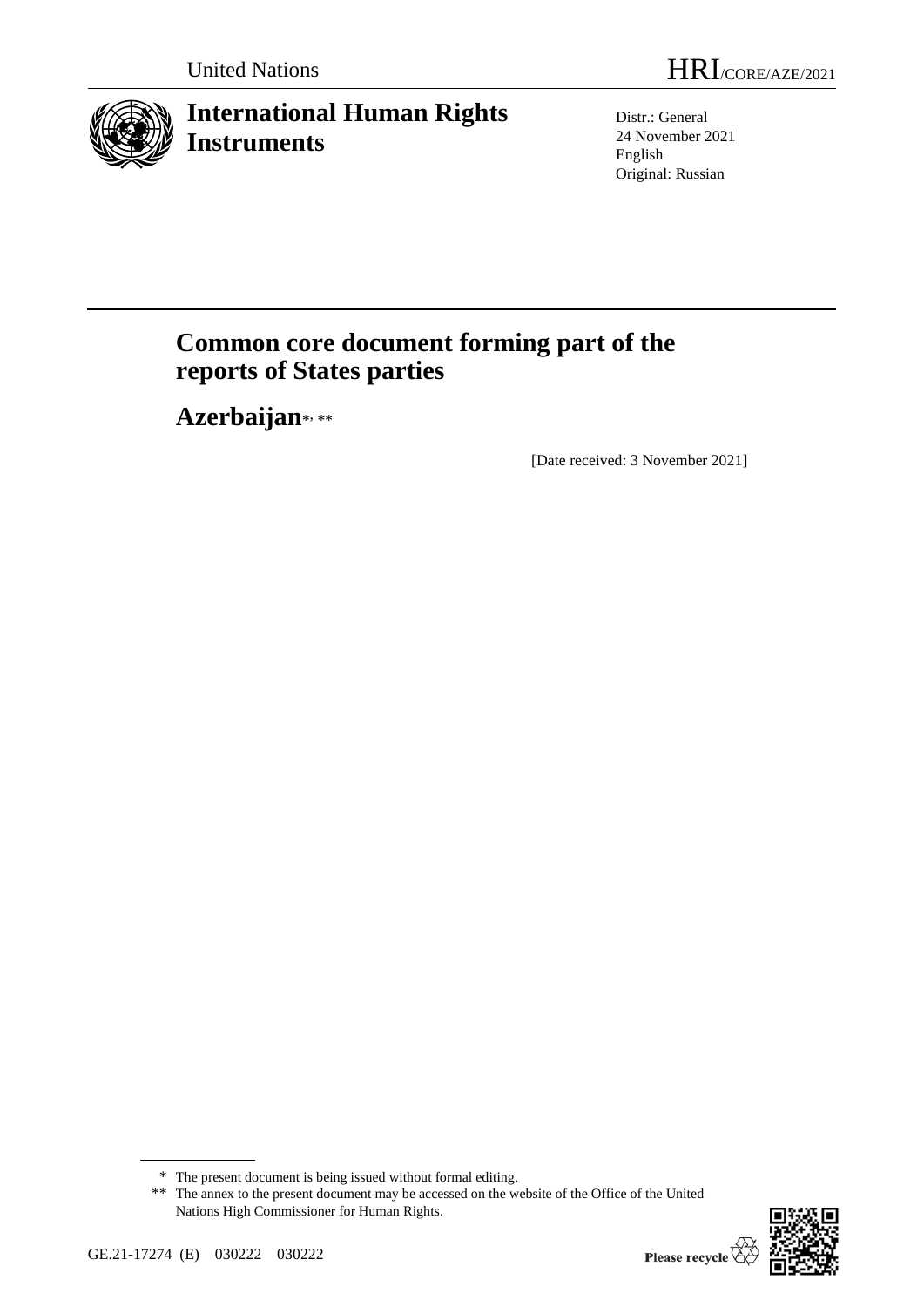# **I. General information about the reporting State**

Azerbaijan lies at the crossroads of Asia and Europe. Located in the south-east of the southern Caucasus, it is bordered to the north by the Russian Federation, to the south by the Islamic Republic of Iran and to the west by Turkey, Georgia and Armenia, with Kazakhstan and Turkmenistan to the east across the Caspian Sea. The Nakhichevan Autonomous Republic is part of Azerbaijan.

Official name: Republic of Azerbaijan (Azərbaycan Respublikası).

Form of government: democratic, legal, secular, unitary republic with a unicameral parliament, the Milli Mejlis, composed of 125 deputies.

Head of State: President.

Capital city: Baku.

Monetary unit: manat.

Total land area of the country: 86,600 km<sup>2</sup>.

The Republic of Azerbaijan is a multi-ethnic and multi-faith State, where members of all ethnic groups and religions have lived in peace, harmony and friendship for centuries, and this tradition is supported by State policy.

Approximately 96 per cent of the population are Muslims, and 4 per cent belong to other religions (Judaism, Christianity, Baha'i and Krishna Consciousness). As at 31 March 2021, the country had 969 religious communities registered with the State. Of these, 932 were Muslim religious communities and 37 were non-Muslim (26 Christian, 8 Jewish, 1 Krishna consciousness and 2 Baha'i). Under article 8 of the Freedom of Religion Act, religious Islamic communities are subject to the Caucasus Muslim Board in organizational matters, and non-Muslim communities have the right to be subordinate to religious centres or institutions operating in the Republic of Azerbaijan and abroad. There are currently 2,251 mosques, 16 churches and 7 synagogues in the Republic.

# **A. Demographic, economic, social and cultural characteristics of the State**

#### **Historical background**

1. Azerbaijan is one of the most ancient centres of civilization in the world. Its historical borders cover the eastern part of the southern Caucasus and the north-west of Iran. Archaeological excavations conducted in Azerbaijan show that human beings were living here more than 1.5 million years ago. A study of the Guruchai archaeological culture, the most ancient culture in the territory of the former Soviet Union, and the similar Oldowan culture in Africa confirms that the territory of Azerbaijan was part of the ancestral homeland of humankind. In 1968, a fragment of a lower mandible of an Azykhantrop, an ancient hominid who lived between 350,000 and 400,000 years ago, was discovered in the Middle Acheulian layer in a cave at Azikh, on the left bank of the Guruchai River. A series of rock carvings created 12,000 years ago by inhabitants of Gobustan (60 km from the city of Baku) is an outstanding monument of the Mesolithic and subsequent eras, an art gallery of its time. With the collapse of the Kura-Aras culture, a new phase began in the history of its people, including the ancient ancestors of today's Azerbaijanis.

2. The well-known Norwegian explorer, Thor Heyerdahl, who made special visits to the country between 1979 and 1994 to study the rock carvings considered that the shores of the Caspian Sea were the cradle of a civilization that then spread southwards and northwards across the water.

3. Indications can be found dating from the end of the fourth and beginning of the third millennium BCE of the first class-based societies, early urban civilization and early State institutions. It was at that time that the clan-based societies of the Kuti and Lullubi peoples appeared in Aratta.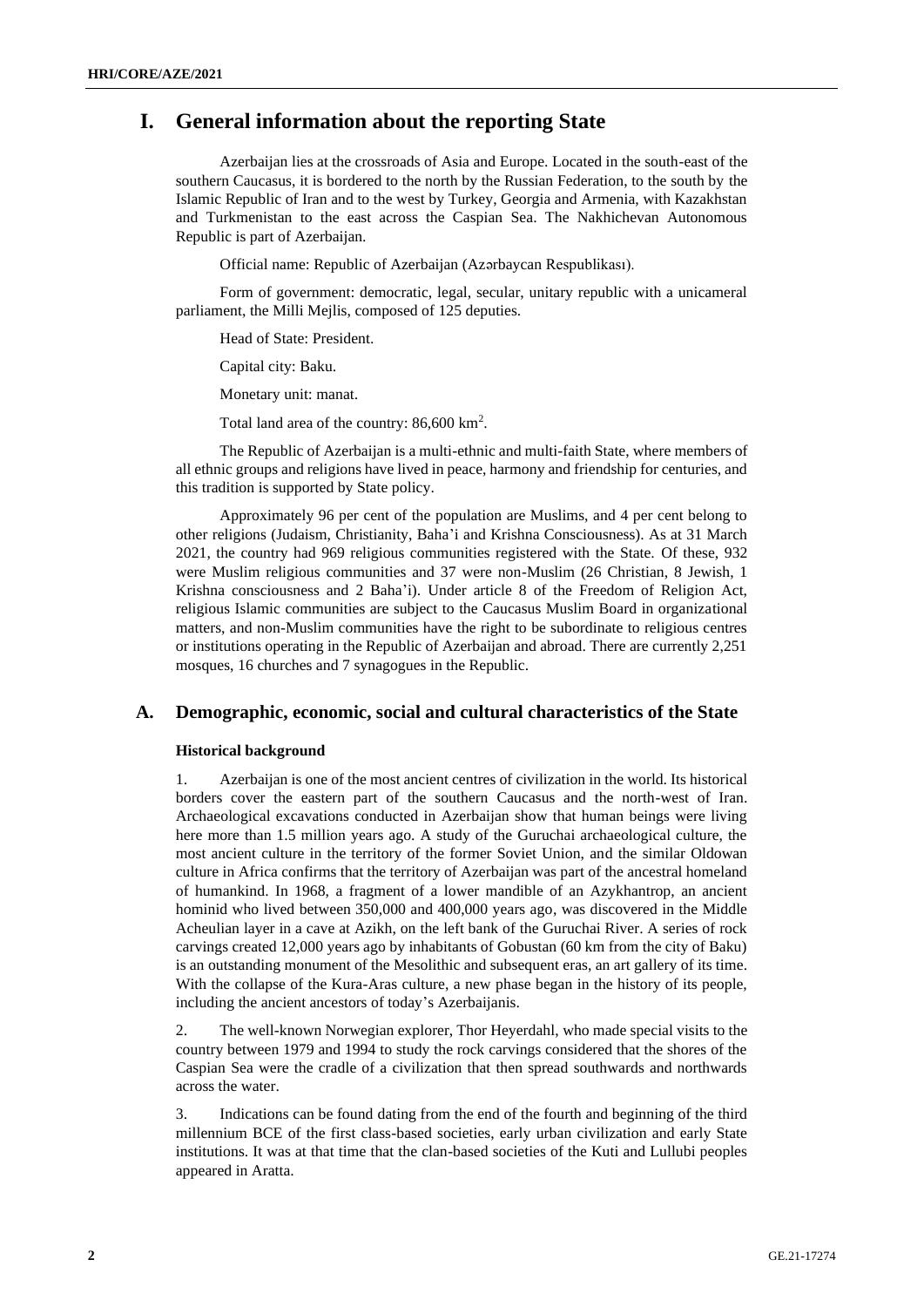4. Ancient cuneiform sources have been found showing that the first Azerbaijani State, Aratta, was created in the first half of the third millennium BCE, in the area to the south and south-east of Lake Urmia.

5. In 2300 BCE, the second ancient Azerbaijani State, Lullubi, arose to the south of Lake Urmia. The ancient State of Kuti formed to the west and south-west of Lake Urmia in the second half of the third millennium BCE.

6. The ancient States of Azerbaijan maintained political, economic and cultural links with the Sumerians and the Akkadians. The dynasties of ancient Turkic descent that ruled in Mesopotamia played an active role in its cultural formation. Since ancient times, the Turkicspeaking peoples in the territory of Azerbaijan have been fire-worshippers and followers of one of the world's oldest religions, Zoroastrianism.

7. From the mid-ninth to the seventh centuries BCE, another ancient Azerbaijani State, Manna, ruled in the area of Lake Urmia. The Cimmerian-Scythian-Saka Kingdom prospered in the south-west of Azerbaijan in the seventh and sixth centuries BCE. At the end of the seventh–beginning of the sixth centuries BCE, having defeated the Assyrians, the State of Media brought the kingdoms of Mannea and Urartu and the Scythians under its rule. However, those States retained their system of self-governance for some time, acting as "junior" allies of Media.

8. With the fall of Media in the mid-sixth century BCE (550 BCE), the historical territory of Azerbaijan was occupied by the newly formed Achaemenid Persian State. Around 430 BCE, Graeco-Macedonian troops led by Alexander the Great defeated that State. A new phase in the history of Azerbaijani statehood began. The early 420s BCE saw the appearance of a newly independent State which was at first officially called Media Atropatene and a little later Atropatene (Atrpatakan, Adurbadagan and hence Azerbaijan). Appearing on the historical stage two and a half centuries after the fall of Manna, Atropatene became the first eastern State that was politically independent from the Graeco-Macedonian conquerors.

9. At the end of the fourth–beginning of the third millennium BCE, the ancient State of Caucasian Albania was established in the north of Azerbaijan, with the Araz River forming its southern border. Coins, an important attribute of a state, were first produced in Caucasian Albania in the second half of the third century BCE, the aim being to strengthen the domestic market.

10. The people of Caucasian Albania included a number of different ethnic groups, most of whom spoke Turkic languages. Christianity was adopted in Caucasian Albania from 313.

11. Between the first and the fourth centuries, politically, Caucasian Albania remained a single independent State. Along with political independence came the flourishing of education, language and culture. The Albanian Church was independent from other Christian churches and promoted Christianity among the north Caucasian and Turkic-speaking peoples.

12. At the beginning of the first century BCE, the Arsacids, who succeeded the Atropatene ruling dynasty, also took over power in Caucasian Albania, overthrowing the local Arranshakhid dynasty. In the first centuries CE, as a result of a crisis in the slave-owning system, the beginnings of a more modern socioeconomic formation emerged throughout the Mediterranean lands and the countries of Western Asia.

13. Under Javanshir (642–681), the most outstanding representative of this dynasty, despite the Arab conquest that began in 643 and the complete annexation of southern Azerbaijan-Adurbadagan by the Arabs, Caucasian Albania was still able to maintain relative independence for some time. However, as a result of attacks from three sides (the Khazars, the Arabs and the Byzantines), all the territory of Azerbaijan was conquered and, in 705, having lost even its vassal status, Caucasian Albania joined the Arab Caliphate.

14. In the second half of the ninth century, the strengthening of local emirs and the popular liberation movement in the Arab Caliphate were decisive in the creation of new feudal States in the territory of Azerbaijan.

15. A number of new States arose on the territory of Azerbaijan in the ninth century, the most powerful of them being the State of Shirvan, with its capital in Shamakhi. The State,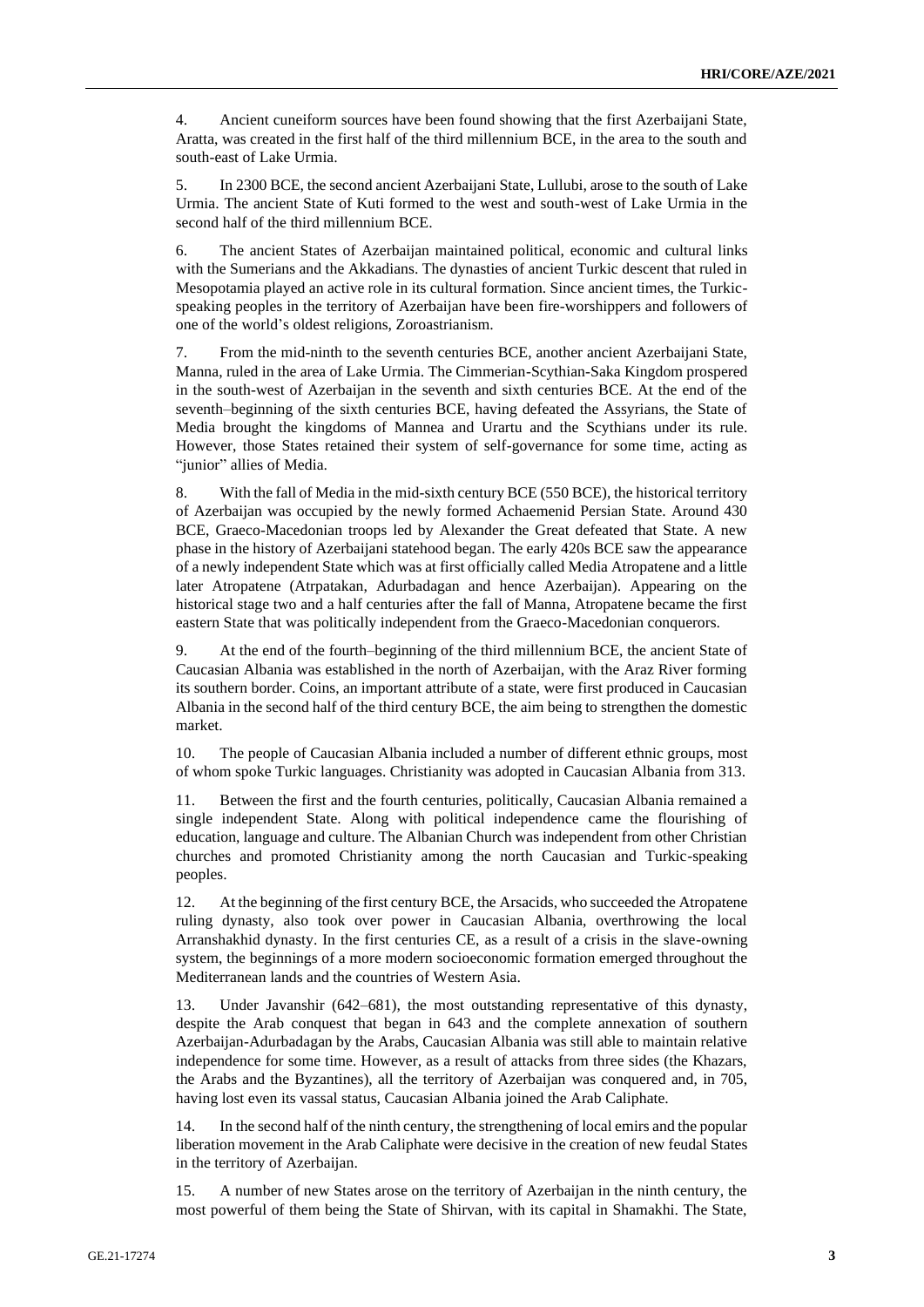which existed until the sixteenth century, played a significant role in the history of medieval Azerbaijan.

16. The population of the towns of Shirvan had a complex social structure, characteristic of a feudal society. After the earthquake in 1192, the capital was transferred temporarily to Baku. Falling at various times under the influence of other states, the Shirvanshahs included the names of other overlords on their coins.

17. In the eighth and beginning of the ninth centuries, another Azerbaijani State arose in the north-west of the territory: the dominion of Shaki.

18. From the ninth to the eleventh century, the territory of Azerbaijan saw the appearance of the independent States of the Sajids, the Sallarids, the Ravvadids (with Maraga, Ardabil and Tabriz as their capitals) and the Shaddadids (with Ganja as the capital).

19. One exceptional representative of the Sajid dynasty was Yusuf ibn Abi'l Saj, who first united all the lands of Azerbaijan into a single State.

20. Towards the end of the eleventh century, power in Azerbaijan moved to the Seljuks. Between 1136 and 1225, the Ildenizid Atabegs ruled in Azerbaijan.

21. This period is considered as a time of cultural flourishing in Azerbaijan, which gave the world many eminent philosophers, architects, poets and scientists. The work of the poet and philosopher Nizami Ganjavi is a treasure of the world's cultural heritage.

22. In the 1220s and 1230s, with the devastating campaigns of the Mongols, many local dynasties in Azerbaijan ceased to exist. Between 1239 and 1256, these areas were ruled by governors under the Mongol Empire. In 1258, Azerbaijan became part of the fifth Mongol Ulus – the Ilkhanid State, which covered territory from Egypt to the Amu Darya and from Derbent to the Strait of Hormuz. In 1359, after the fall of the Ilkhanid State in 1357, Azerbaijan joined the Jalairid sultanate. The Azerbaijani town of Tabriz became the capital of the State, which included Arabic Iraq, Persian Iraq and Georgia.

23. At the end of the fourteenth century, forces under the Central Asian Emir Timur (Tamerlane) and Tokhtamysh, Khan of the Golden Horde, attacked Azerbaijan by turns. All the attempts by the Jalairids from 1386 to 1405 (the death of Emir Timur) to win back political power in Azerbaijan failed.

24. The unifying policy of Shirvanshah Ibrahim I (1382–1417) was an important factor in the history of the statehood of Azerbaijan. But the victory of the Garagoyunlus over the Timurids and the Jalairids, as well as internal rivalries between feudal lords, hindered that policy.

25. In 1410, along with the territory of Azerbaijan south of the Kura River, the new State of Qara Qoyunlu conquered Eastern Anatolia and Arabic Iraq, including Baghdad. Qara Yusuf ruled Azerbaijan, with Tabriz as the State capital, while his sons ruled other areas. The Qara Qoyunlu State flourished under the rule of Qara Yusuf's son Jahan Shah (1435–1467). In 1441, the tolerant religious policy of Jahan Shah allowed the Armenian Gregorian Catholicosate to move to Etchmiadzin. In 1468, the Aq Qoyunlu State was formed of Azerbaijan, Eastern Anatolia, Arabic Iraq and almost all the territory of Iran. The State, which had Azerbaijan at its centre and Tabriz as its capital, was founded by the prominent statesman Uzun Hasan. Under his rule, Azerbaijan entered European and world politics for the first time.

26. In 1501, the Safavid empire was established in Azerbaijan, with its capital at Tabriz. It was named in honour of the ruling Azerbaijani dynasty which traced its origins to Sheikh Safi-ad-din (1252–1334).

27. Under this dynasty, for the first time in its history, all lands of Azerbaijan were merged into a single Azerbaijani State. The territory of the Safavid State extended from the Amu Darya River to the Euphrates and from Derbent city to the shores of the Persian Gulf. It was established and developed as an essentially Azerbaijani State and all political power remained in the hands of the Azerbaijani feudal nobility. Senior judicial officers, military generals and provincial governors were appointed from among the Azerbaijani nobility. The army was drawn from the militias of the most powerful Azerbaijani clans. Azerbaijani was the official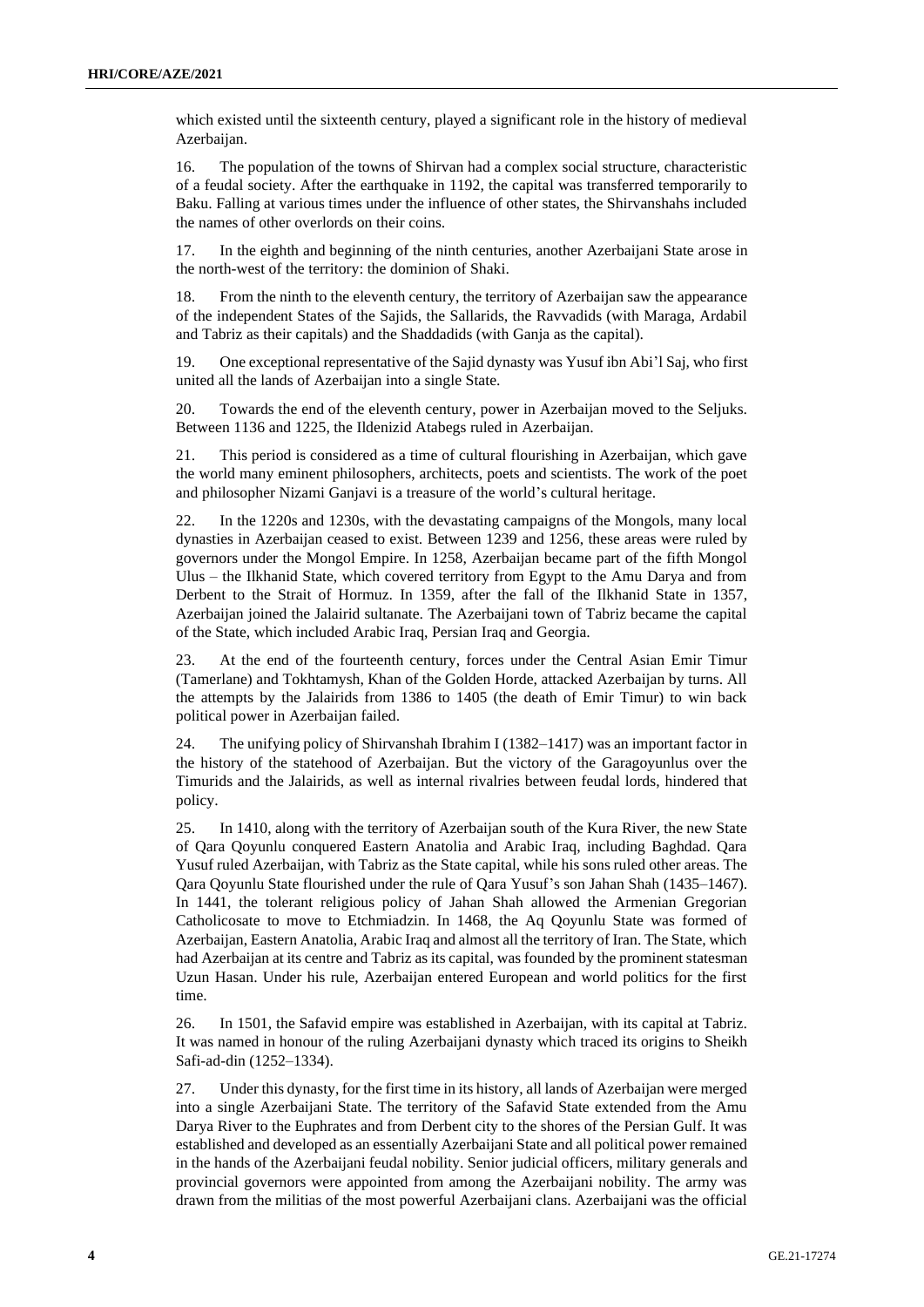language of the Safavid State. At the end of the sixteenth century, the capital of the Safavid State was transferred to Isfahan, and the Shah drew support primarily from the Persian nobility. Researchers consider the Safavid period as a new phase of renaissance in Azerbaijani culture.

28. At the end of the seventeenth and beginning of the eighteenth century, a political and economic crisis in the Safavid State weakened Azerbaijan. In 1736, Nadr Qolī Beg, a talented commander in the Safavid army, declared himself Shah, bringing an end to the rule of the Safavid dynasty. By means of expansionist wars, Nadir Shah, as he became, established an empire that included Azerbaijan. Abolishing the Azerbaijani provinces (Shirvan, Karabakh, Tabriz and Chokhur-e Sa'd), Nadir Shah formed the province of Azerbaijan, which included Yerevan and Derbent.

29. After the death of Nadir in 1747, the State fell apart. A number of independent khanates grew up on the territory of Azerbaijan: Nakhichevan, Yerevan, Ganja, Karabakh, Shamakhi, Shaki, Derbent, Quba, Baku, Javad and Lankaran. In the South, the khanates of Tabriz, Urmia, Ardabil, Khoy, Karadagh, Maragheh, Maku and Sarab were formed. The sultanates of Qazakh, Borchali, Qabala, Aresh, Shamshadin and Elisu were created. The Djaro-Belokani *jamaat* (community) was to the north-east. The *melikdoms*, or principalities, of Varanda, Khachen, Gulistan, Dizak and Jraberd lay in the mountainous parts of the Karabakh khanate.

30. On 14 May 1805, the Azerbaijani khan, Ibrahim Khalil, signed the Kurekchai Treaty under which the independent Azerbaijani khanate of Karabakh came under the patronage of Russia, thereby confirming the vassal dependence of the Karabakh khanate on the Russian Empire.

31. Between 1805 and 1806, the Shaki, Shirvan, Derbent, Baku and Quba khanates also came under the control of Russia. On 13 October 1813, the Treaty of Gulistan was signed, bringing an end to the Russian-Iranian war that had begun in 1804. Under the Treaty, the territory of the Azerbaijani khanates to the north of the river Araz (except Yerevan and Nakhichevan) were incorporated into the Russian Empire. Subsequently, the khanates were abolished, becoming eponymous provinces. Under the 1828 Treaty of Turkmenchay between Russia and Qajar Iran, Russian troops left the territory they had occupied in southern Azerbaijan, transferring it to the Iranian State. The Nakhichevan and Yerevan khanates became part of Russia. With the conquest of northern Azerbaijan by Russia, the Azerbaijani khanates definitively lost their independence. A single people was pulled apart. The northern part of Azerbaijan became a colony of Russia.

32. A policy of colonization was implemented in Azerbaijan, with Germans, Armenians and Russians resettled in the area. Under tsarist rule, everything possible was done to prevent the establishment of local self-government in Azerbaijan, and supreme authority in the Caucasus was placed in the hands of the governors. The repeated administrative redrawing of the maps of the Caucasus was aimed at consolidating the region's inclusion in the empire and weakening the dominance of one part of its population over any other. Pursuant to a decree signed by Tsar Nicholas I on 21 March 1828, territory was taken from the former Nakhichevan and Yerevan khanates, with their predominantly Turkic Azerbaijani populations, to create an Armenian province and thus, by resettling Armenians from Iran and Turkey there, weaken the dominance of Azerbaijanis in that part of Azerbaijan. Armenians were encouraged to resettle not only in the towns but also in villages with predominantly Caucasian Turkic populations, thus creating an artificial strip of Armenian settlements in Nagorno-Karabakh. As a result of the tsarist administrative reforms and resettlement policy, the territorial integrity of the historic lands of Azerbaijan was violated and the foundations were laid for the Armenian-Azerbaijani inter-ethnic conflict of the twentieth century.

33. With the overthrow of tsarism and its colonial system in February 1917, the political and security situation in Azerbaijan changed. Bolshevik-Dashnak armed units under the leadership of Stepan Shaumyan, who were opposed to Azerbaijani independence, began the mass slaughter of Azerbaijanis in Baku, Shamakhi, Quba, Lankaran, Yerevan, Zangezur, Nakhichevan and other regions of Azerbaijan. More than 700,000 Azerbaijanis were victims of the genocide on the territory of Azerbaijan.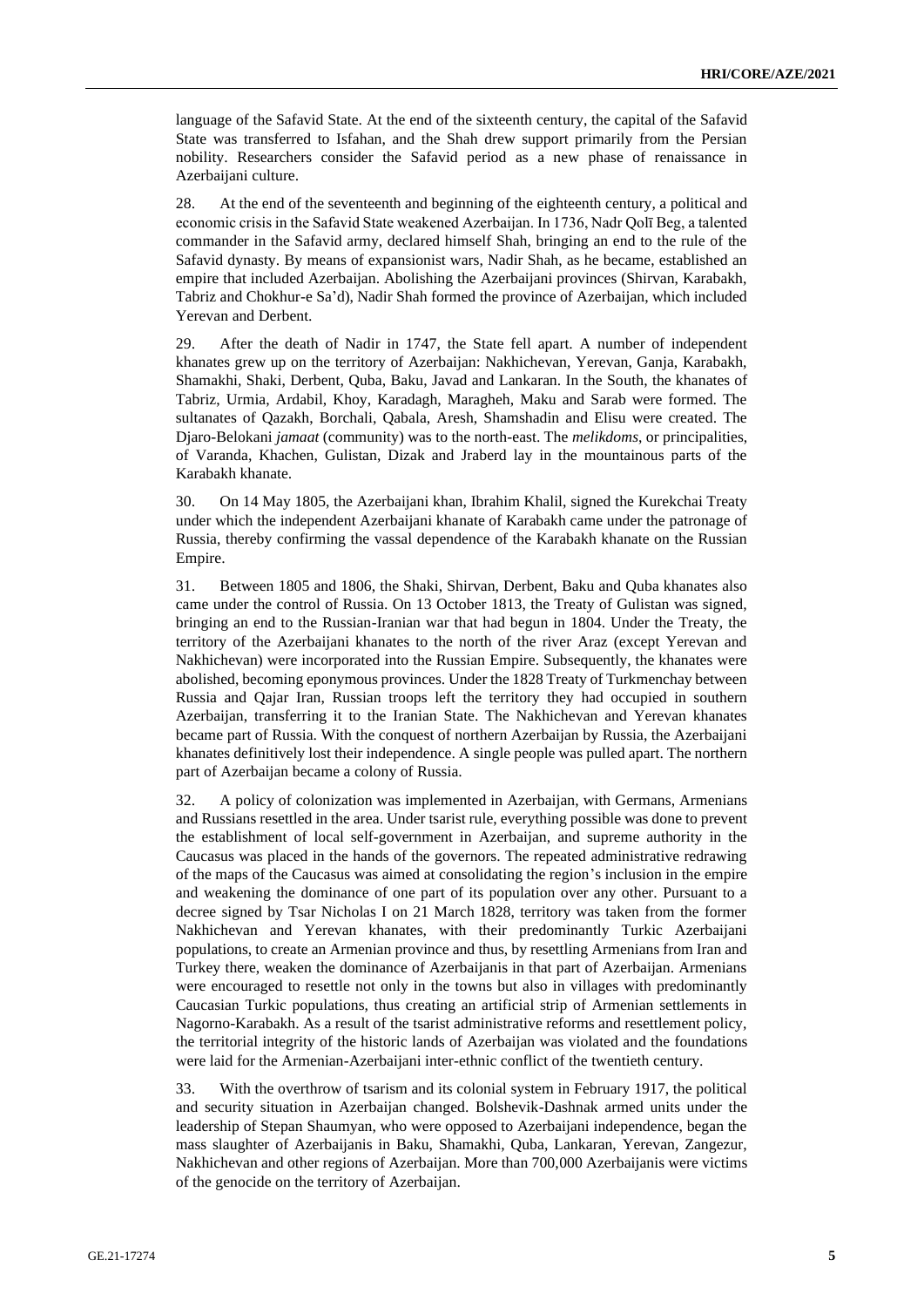34. On 28 May 1918, at a meeting of the Azerbaijani Interim National Council, a decision was adopted on the establishment of an independent Democratic Republic of Azerbaijan.

35. On 29 May 1918, the National Council of the Democratic Republic of Azerbaijan was forced by circumstances to adopt a decision ceding to the Armenians the city of Yerevan and a total of 9 km<sup>2</sup> of the surrounding areas, on which the so-called first Armenian Republic was established.

36. In the period 1918–1920, the Azerbaijani Democratic Republic established diplomatic relations with a number of States. Agreements on the principles of relations were signed with several of them, and 16 States set up embassies in Baku.

37. On 28 December 1918, the Government of Azerbaijan sent a delegation to the Paris Peace Conference to seek admission to the League of Nations. As a result of the efforts of the Azerbaijani delegation and in the face of the growing threat of Soviet Russia occupying the Caucasus, on 12 January 1920, the Supreme Council of the Allied Powers at the Paris Peace Conference decided to recognize de facto the independence of the Democratic Republic of Azerbaijan.

38. The political decision of the Bolshevik Government of the Russian Socialist Federal Republic not to recognize the Democratic Republic of Azerbaijan, the deployment of the Eleventh Red Army on the borders of the Republic of Azerbaijan in spring 1920, aggression by the Dashnak Government of Armenia against Azerbaijan in Karabakh and Zangezur, terrorist attacks by Armenians and Bolsheviks on the peaceful Azerbaijani population within Azerbaijan and the socioeconomic crisis that hit the country were the factors that led to the weakening of the Democratic Republic of Azerbaijan and its occupation by the Soviet Army on 27 and 28 April 1920.

39. On 28 April 1920, it was announced that the Soviet Socialist Republic of Azerbaijan (Azerbaijan SSR) had been created on the territory of the Democratic Republic of Azerbaijan. The convening of the First Congress of Soviets of the Azerbaijan SSR on 6 March 1921 completed the sovietization of Northern Azerbaijan. The first Constitution of the Azerbaijan SSR was adopted on 19 May that year.

40. The Azerbaijani people played an active part in the Second World War. Between 1941 and 1945, more than 600,000 young men and women left for the battle front. Azerbaijani military divisions fought all the way from the Caucasus to Berlin. Around 130 of our compatriots were awarded the title of Hero of the Soviet Union and a further 30 were awarded the Order of Glory, third class. More than 170,000 Azerbaijani soldiers and officers were awarded medals and decorations of the Union of Soviet Socialist Republics (USSR). During the war years, Azerbaijani oil workers supplied the front with about 80 per cent of the petroleum and petroleum products produced at that time in the USSR.

41. Between 1970 and 1985, Azerbaijan established its State sovereignty and economic independence, systematically expanding its foreign economic ties and gradually becoming integrated into the global economy on the basis of its domestic economic capacity. It was at that time that new progressive industries such as electronic engineering, radio manufacturing and the production of machinery and equipment for light industry and food processing developed in Azerbaijan. In total, 213 major industrial enterprises came into operation. In many industries, Azerbaijan held the leading position in the USSR.

42. Compulsory secondary education was introduced in the Azerbaijan SSR, and a network of educational institutions, including universities, was developed, together with the Academy of Sciences; women's rights were protected and their active participation in social and economic life was encouraged; dozens of theatres opened, film production developed, and thousands of newspapers and magazines began to be published.

43. On 18 October 1991, Azerbaijan declared its independence with the Constitutional Act on the State Independence of the Republic of Azerbaijan.

44. In May 1992, the Milli Mejlis adopted the national anthem of the Republic of Azerbaijan and, sometime later, the national flag and the State emblem of an eight-pointed star with a tongue of flame in the centre.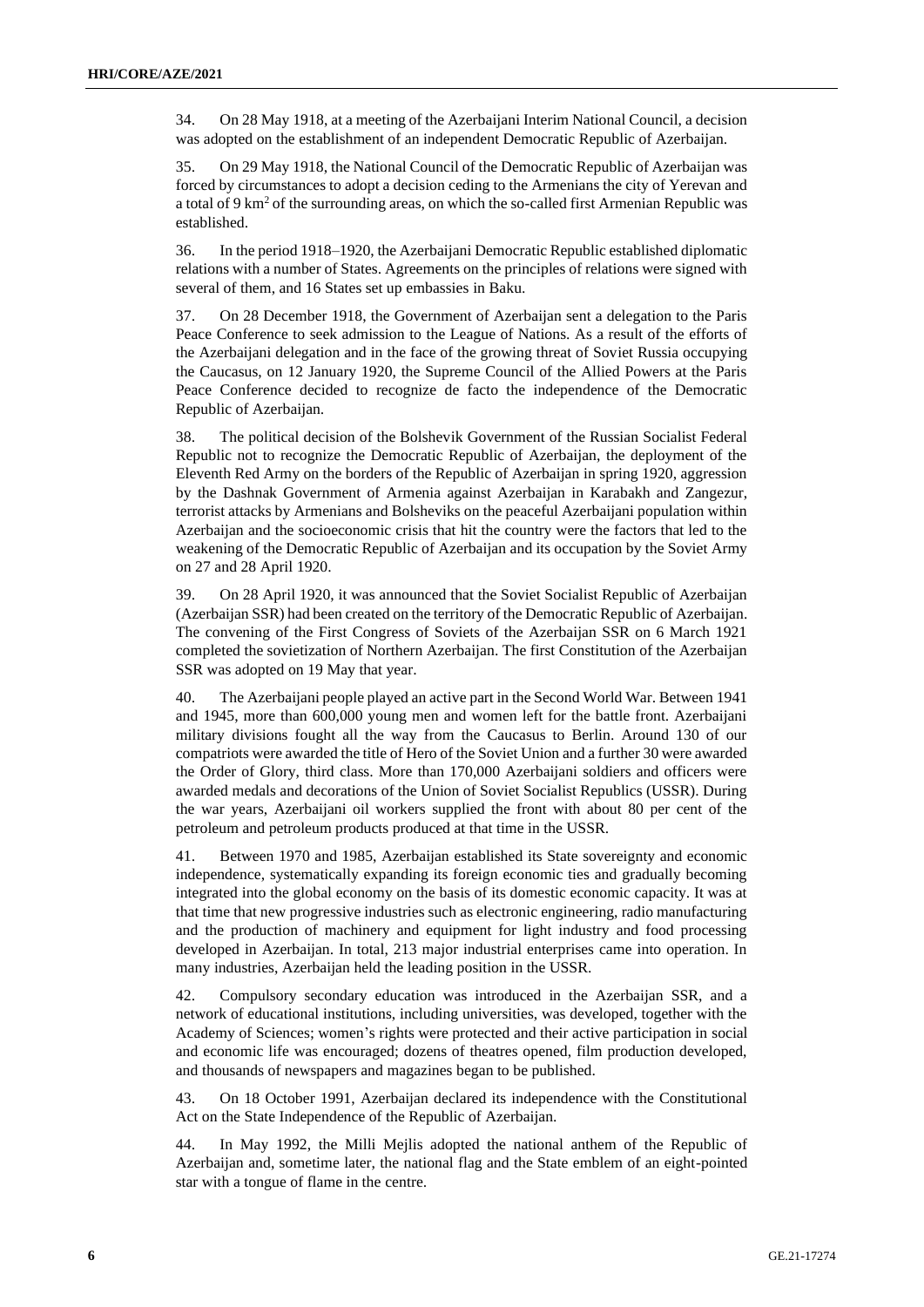45. In June 1993, at the insistence of the people, a change of power took place and the second historical period in the country's independent statehood began. The country needed to be saved from the disasters awaiting it, from interference by anti-Azerbaijani forces, both internal and external, from civil war, the continued occupation of our lands and, finally, from the destruction of government independence and the dismemberment of Azerbaijan.

46. The return of Heydar Aliyev to power in Azerbaijan in 1993 was the point at which the revival of Azerbaijani statehood and the Azerbaijani people truly began. Standing at the helm of the young State, he strengthened its independence, making it irreversible, launched a comprehensive reform and brought Azerbaijan to an advanced position in the global arena.

47. Beginning in November 1993, firstly, emergency measures were implemented in respect of the formation of the national army, the establishment of regular armed forces and the defence of our lands and, secondly, all political and diplomatic means were brought into play to achieve a ceasefire. As a result, in May 1994, a ceasefire was agreed in the Armenian-Azerbaijani war.

48. The ceasefire, the normalization of the internal situation, the strengthening of social and political stability and the elimination of tension in the region between Azerbaijan and its neighbouring States were all conditional on the existence of Azerbaijan as an independent State and its further development.

49. As a result of intense and exhaustive work at the Budapest Summit in 1994, the Organization for Security and Cooperation in Europe (OSCE) adopted a decision on the settlement of the Nagorno-Karabakh conflict in accordance with international law.

50. In September 1994, taking advantage of the relative peace in Azerbaijan and increased confidence and interest in our country from the international community, the first oil contract, the "contract of the century", was signed.

51. In proclaiming its national independence, Azerbaijan made a statement that it would work to build a democratic, secular State governed by the rule of law. In 1995, the process of establishing the necessary independent State institutions in Azerbaijan and the construction of the State came to fruition. The legal framework for this, adopted by nationwide referendum on 12 November 1995, is the Constitution of Azerbaijan.

52. Over the subsequent period, the country's statehood became stronger and democratic principles became firmly established. The process of building a democratic, secular State based on the rule of law was conducted successfully and rapidly.

53. The country's wealth of expertise, its precious natural resources and its unique geographical position on the path from Europe to Asia allow it to take its rightful place in the international community.

#### **Armed aggression by the Republic of Armenia against the Republic of Azerbaijan**

54. The conflict between Armenia and Azerbaijan began in late 1987, in the period of the Union of Soviet Socialist Republics (USSR), with illegitimate and baseless claims of Armenia to the Karabakh region of Azerbaijan, which were in fact part of a long-standing plan to annex Azerbaijani ancestral lands. The assertion of territorial claims was accompanied by the systematic use of violence against Azerbaijanis and their expulsion both from the Karabakh region of Azerbaijan and from Armenia itself.

55. Already in November 1987, carefully planned attacks on the peaceful Azerbaijani population began in the Gafan and Meghri districts of Armenia. As a result of the policy of ethnic cleansing carried out by Armenia between 1988 and 1992, more than 250,000 Azerbaijanis living in Armenia were forcibly expelled from their historical lands, 216 of whom were brutally killed and 1,154 injured.

56. Late 1987–early 1988 were also marked by attacks on Azerbaijanis in Azerbaijani territory, particularly in the town of Khankendi. On 22 February 1988, in Azerbaijan, two young Azerbaijanis were killed by Armenian extremists on the Khankendi-Aghdam highway.

57. In late 1991–early 1992, Armenia unleashed a full-scale war against Azerbaijan. The active military phase of the conflict had continued until the establishment of the ceasefire in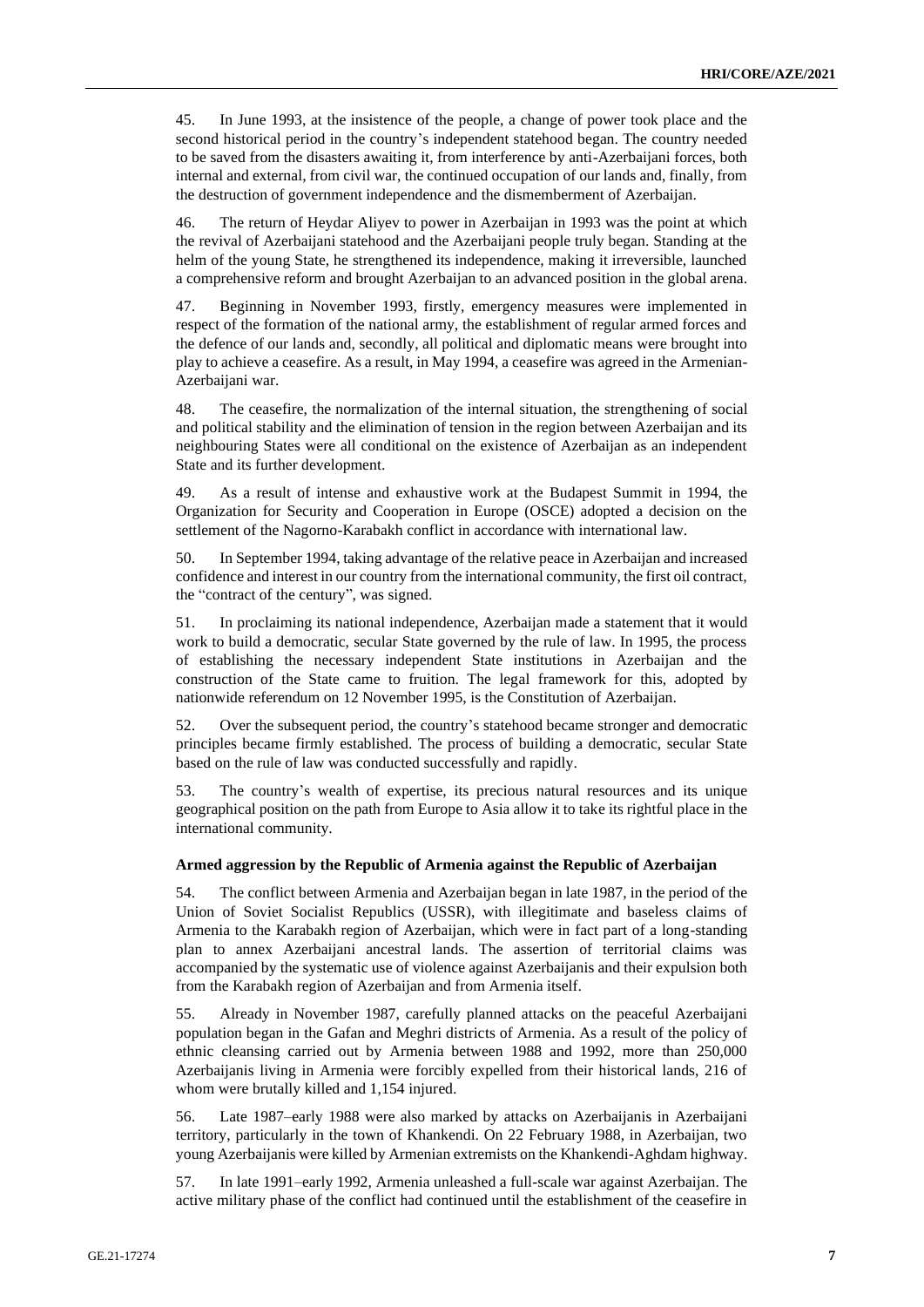May 1994. By that time, Armenia had occupied about 20 per cent of the territory of Azerbaijan.

58. Serious violations of international humanitarian law, including war crimes, crimes against humanity and acts of genocide, were committed by armed forces of Armenia in the course of the aggression, resulting in the killing of tens of thousands of people, ethnic cleansing of all captured areas of more than 700,000 Azerbaijanis and the destruction and plunder of hundreds of cities, towns and villages in Azerbaijan.

59. The genocide against Azerbaijanis in the town of Khojaly in February 1992, where 613 civilians, including 106 women, 63 children and 70 older persons, were killed with particular brutality, was the most tragic episode of the war unleashed by Armenia against Azerbaijan. The crimes committed in Khojaly were not isolated or random acts. They were part of large-scale, systematic and carefully planned policies and practices of Armenia towards Azerbaijani civilians both before and after the tragedy in Khojaly. In this context, mention should also be made of the massacres of Azerbaijani civilians in the settlement of Kərkicahan, the villages of Gushchular, Malybeyli, Garadagli, Balligaya, Aghdaban, Bashlibel and other communities in Azerbaijan.

60. During its aggression against Azerbaijan, the Armenian side widely used extrajudicial executions and mass shootings, punishment, torture and other forms of cruel and inhuman treatment against Azerbaijani civilians, hostages and prisoners of war.

61. As a result of the armed aggression of Armenia against Azerbaijan in the early 1990s, 3,890 persons are still missing (information as of early 2021).

62. Between 1992 and 1995, the Security Council of the United Nations was actively addressing the armed conflict between Armenia and Azerbaijan.

63. In 1993, in response to the continued acts of aggression, the Security Council adopted four resolutions – 822 (1993), 853 (1993), 874 (1993) and 884 (1993) – condemning the use of force against Azerbaijan, the occupation of its territories and attacks on civilians and bombardment of inhabited areas, reaffirming respect for the sovereignty and territorial integrity of Azerbaijan, the inviolability of international borders and the inadmissibility of the use of force for the acquisition of territory. In response to territorial claims and forcible actions, the Security Council confirmed that the Nagorno-Karabakh region is an integral part of Azerbaijan and demanded the immediate, complete and unconditional withdrawal of Armenian occupying forces from all the occupied territories of Azerbaijan. Numerous decisions and documents adopted by other international organizations were framed along the same lines.

64. However, the main demands of the Security Council were not met by Armenia, while the mediation efforts conducted within the framework of OSCE did not yield any results because of the hostile position taken by Armenia.

65. Having used military force to occupy the territories of Azerbaijan, Armenia never negotiated in good faith and focused all its efforts on consolidating the results of the occupation with a view to annexing the seized territories. As a means of implementing its annexation policy, Armenia has relocated thousands of settlers from Armenia and abroad to the occupied territories and extensively exploited the natural resources and other wealth in those territories. Armenia has also systematically destroyed or appropriated the cultural heritage of the Azerbaijani people in those territories, organized or carried out illegal archaeological excavations and changed geographical names and toponyms. The main purpose of the actions of Armenia was to erase everything that would attest to the cultural and historical attachment of these territories to the Azerbaijani people. All of this constituted a clear and blatant violation of international law, including international humanitarian law, and fundamentally ran counter to the objectives of a political settlement of the conflict.

66. In an attempt to disguise its role and circumvent its responsibility as the aggressor, Armenia has installed and sustained the existence of the ethnically constructed puppet regime in the seized territories of Azerbaijan, in blatant and gross violation of international law and Security Council resolutions. Moreover, the leadership of Armenia has regarded and publicized the armed aggression against Azerbaijan as a "glorious victory", "celebrated" the seizure of the city of Shusha in a provocative manner, venerated war criminals and convicted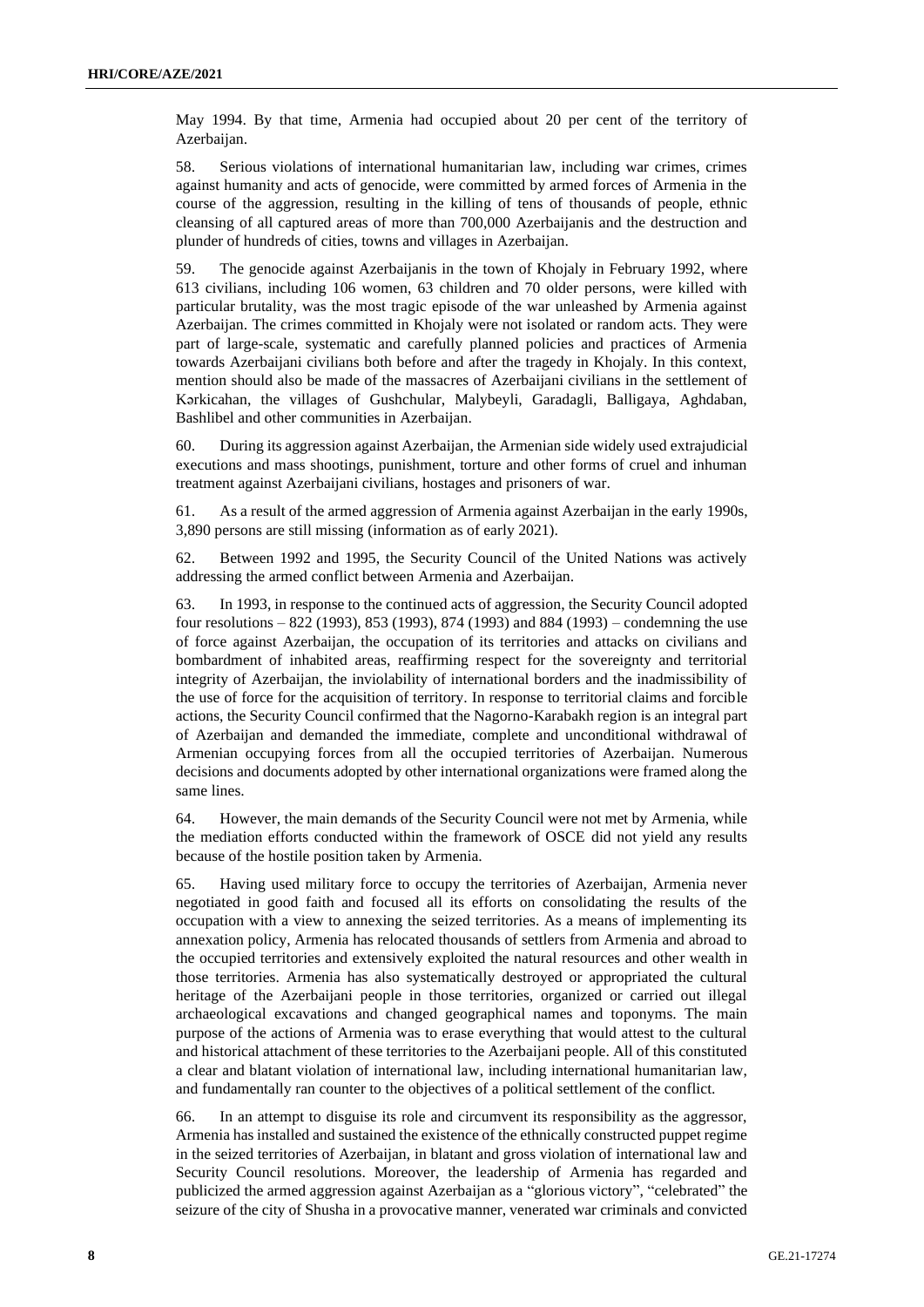terrorists as "national heroes" and overtly promoted the Nazi ideas of so-called ethnic incompatibility.

67. On 16 June 2015, the Grand Chamber of the European Court of Human Rights adopted a decision in the case of *Elkhan Chiragov and others v. Armenia*. The case, dating from 6 April 2005, was based on a claim by six citizens of Azerbaijan against Armenia; they were unable to return to their homes and had been deprived of their property in the Lachin district of Azerbaijan, having been expelled in 1992 as a result of the aggression of Armenia against Azerbaijan. In its judgment, the Court found continuing violations of the right to property, the right to respect for private and family life and the right to an effective remedy. The Court affirmed the right of internally displaced persons to property and to return to their homes. The Court concluded that Armenia, through its military presence and the provision of military equipment and expertise, had been significantly involved in the conflict from an early date and was responsible for violations of the rights of Azerbaijani displaced persons.

68. Illegal activities in the occupied territories have been accompanied by political and military provocations, which have become particularly frequent in recent years.

69. Armed provocations have resulted in casualties not only among military personnel but also civilians. For example, in April 2016, Armenia provoked large-scale hostilities along the front line in the territory of Azerbaijan, killing six Azerbaijani civilians and causing serious damage to civilian infrastructure and private and public property, including residential buildings, schools and kindergartens. On 4 July 2017, a targeted and deliberate attack by the Armenian armed forces on the village of Alkhanly in the Fizuli district of Azerbaijan killed a 2-year-old girl and her grandmother and injured another woman.

70. The Armenian leadership has systematically undermined the peace process by claiming that "Karabakh is Armenia, full stop", demanding changes in the format of the talks and attaching other absurd conditions. It carried out massive purchases of weapons, conducted illegal military exercises in the occupied territories of Azerbaijan and called for "a new war for new territories". In addition, in July 2020, there was an attack on Azerbaijani army positions on the State border between Armenia and Azerbaijan, killing and wounding dozens of soldiers, as well as killing one Azerbaijani civilian. In August 2020 Armenia sent a sabotage and reconnaissance force to the Goranboy district of Azerbaijan, which was neutralized. All this points to the preparation of a new phase of military aggression by Armenia against Azerbaijan.

71. On 27 September 2020, Armenia perpetrated yet another act of aggression, subjecting the positions of the armed forces of Azerbaijan along the front line and the adjacent populated areas of Azerbaijan to intensive fire with the use of artillery, mortars and other large-calibre weapons. The combat actions that followed lasted 44 days.

72. Following the barbaric methods of warfare it employed in early 1990s, Armenia, with the direct participation of mercenaries and foreign terrorist fighters, again mobilized its forces to attack civilians and cause deliberate maximum harm to cities, towns and villages in Azerbaijan. The armed forces of Armenia have repeatedly used cluster munitions in their attacks on densely populated areas, involved child soldiers in combat operations, deliberately targeted medical facilities and ambulances and used kindergartens and schools for military purposes. There have also been multiple instances of extrajudicial executions and mistreatment of Azerbaijani prisoners of war, as well as the mutilation of dead bodies by Armenian military personnel.

73. Ganja, the second largest city in Azerbaijan located outside the conflict zone, has been hit by missile strikes by the armed forces of Armenia three times. Two strikes, on 11 and 17 October, with the use of Scud ballistic missiles were launched from the territory of Armenia, claiming the lives of 25 civilians and injuring more than 84 others.

74. On 28 October, the city centre of Barda, which also lies outside the conflict zone, came under the massive fire with Smerch multiple-launch rocket systems, causing the death of 21 civilians and injuring more than 70 civilians.

75. A total of 101 Azerbaijani civilians, including 12 children, were killed as a result of direct and indiscriminate attacks by the armed forces of Armenia between 27 September and 9 November 2020. Some 423 civilians were injured. Almost 84,000 people were forced to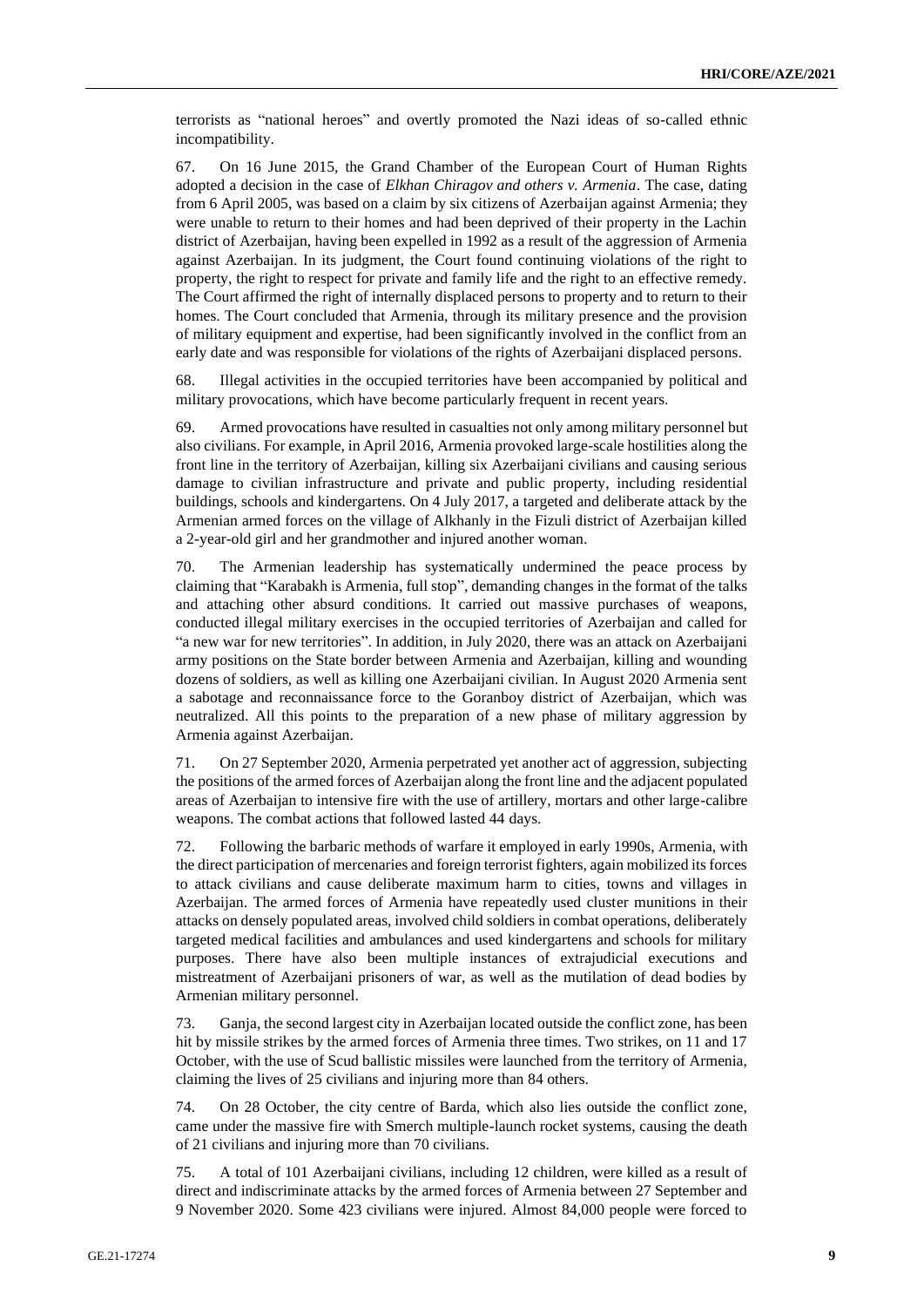leave their homes and over 4,300 private houses and apartment buildings and 548 other civilian objects were either destroyed or severely damaged. Hospitals, other medical facilities, schools, kindergartens, places of religious worship and cemeteries were also affected.

76. In order to deter the armed aggression of Armenia and ensure the safety of its civilian population, Azerbaijan carried out a counter-offensive operation in exercise of its inherent right to self-defence in accordance with the Charter of the United Nations. The Azerbaijani side acted solely on its sovereign land within internationally recognized borders. As a result of a counteroffensive operation of the armed forces of Azerbaijan, more than 300 cities, towns and villages of Azerbaijan that for years had been under occupation of the armed forces of Armenia were liberated, and Armenia was compelled to make peace.

77. The statement of the President of the Republic of Azerbaijan, the Prime Minister of the Republic of Armenia and the President of the Russian Federation, signed on 10 November 2020, has put an end to the almost three-decades-old conflict between Armenia and Azerbaijan. The fulfilment of this statement also ensured, on the part of Armenia, the deoccupation of the Aghdam, Kalbajar and Lachyn districts of Azerbaijan.

78. The end of the occupation has become a triumph of justice and international law, including the Charter of the United Nations, and underlined again the necessity of strict compliance by States with their international obligations.

79. On visiting the liberated territories, it was once again recorded that, during the many years of occupation, Armenia systematically and methodically pursued a "scorched earth" policy there. The scale of destruction, vandalism, plunder and looting evidenced after their liberation is unprecedented. Virtually all civilian infrastructure, private homes, cultural and religious sites that existed there prior to occupation have been looted and razed to the ground in all the territories of Azerbaijan under occupation (except those inhabited by illegal settlers from Armenia). Almost all mosques and Islamic religious shrines in these territories have been destroyed, severely damaged and desecrated. Azerbaijani cemeteries have also been destroyed and vandalized.

80. Moreover, most of the liberated territories, including even cemeteries and historical sites, had previously been subjected to massive minelaying by the armed forces of Armenia. Particularly noteworthy is the fact that the armed forces of Armenia continued the intensive laying of mines in the districts of Aghdam, Kalbajar and Lachyn even after the signing of the trilateral statement, in gross violation of that document, which provides, inter alia, for the cessation of all hostilities. To date, the Armenian side has refused to hand over all maps of minefields to Azerbaijan, in violation of international humanitarian law, with the result that soldiers and civilians continue to be killed by mines in the liberated territories. This has created serious obstacles for the rehabilitation and reconstruction of these territories and for the return of hundreds of thousands of Azerbaijani internally displaced persons to their places of residence.

81. As a result of consistent efforts by the Azerbaijani side, in accordance with the agreements reached, on 12 June 2021 Armenia presented to the Azerbaijani side maps of anti-personnel and anti-tank mines laid in the Aghdam district. It should be noted that the map of mines laid in this district alone represents 97,000 mines, which reveals the essence of the aggressive and unconstructive policy of Armenia towards Azerbaijan.

82. In addition, on 3 July 2021, Armenia submitted to the Azerbaijani side maps of approximately 92,000 anti-tank and anti-personnel mines laid in the districts of Fuzuli and Zangilan during the occupation.

83. The Armenian side, leaving the territories of Azerbaijan that were being returned to its control under the terms of the statement of 10 November 2020, burned houses, schools and other civilian infrastructure, removed cultural property, including archaeological artefacts, severed electric cables and poles, destroyed hydraulic power stations and cut down trees and set forests on fire, thereby causing serious environmental damage.

84. Armenia is responsible for numerous war crimes committed by its armed forces, agents and officials and by mercenaries and terrorists under its control in the territories of Azerbaijan since the beginning of the conflict.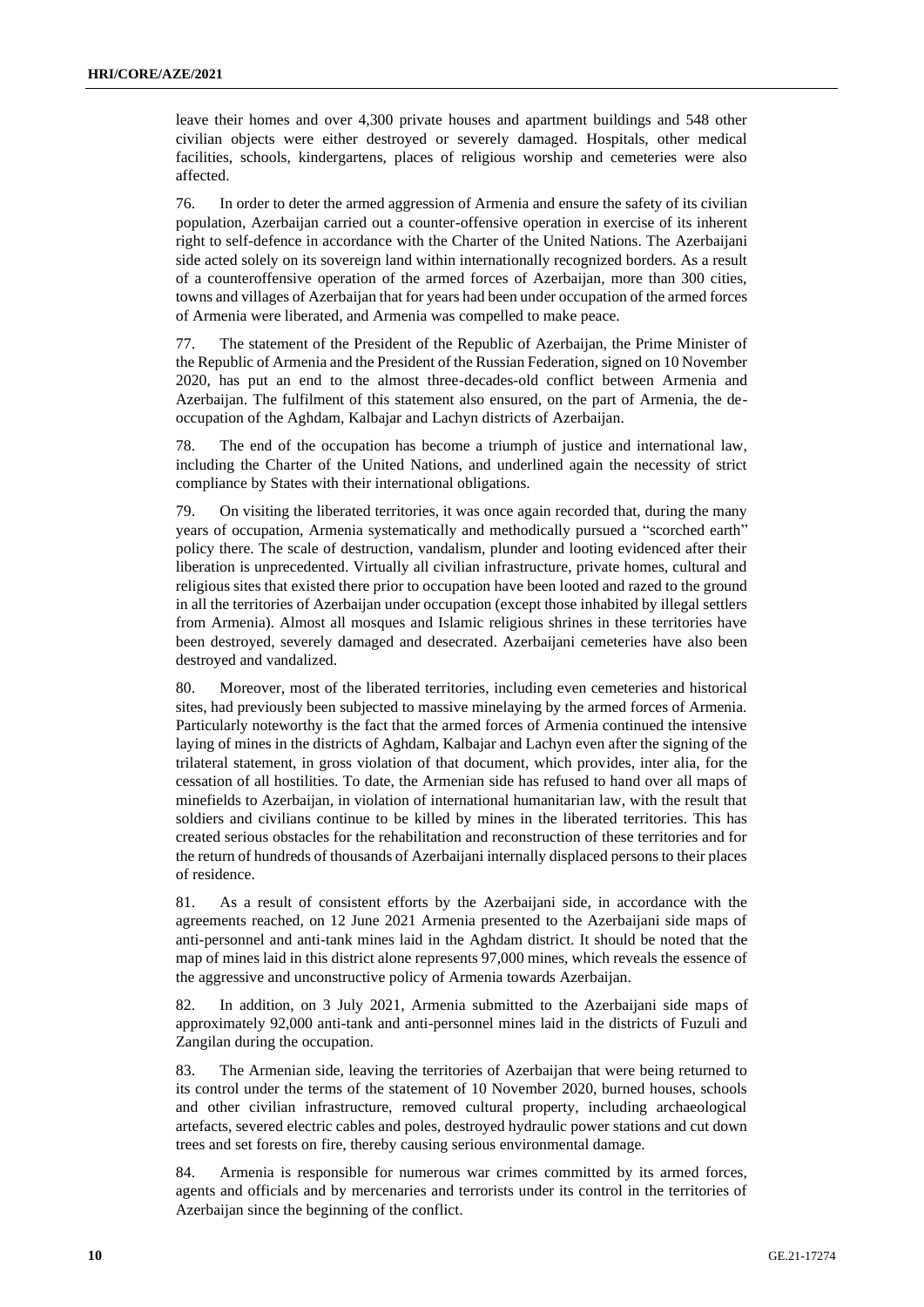85. After the end of the 44-day Patriotic War, Azerbaijan announced its plans for the rehabilitation, reconstruction and reintegration of the conflict-affected territories. Reconstruction work has already begun in the territories liberated from occupation. Given the scale of devastation caused by decades-long occupation, international assistance to Azerbaijan in this regard would help ensure the inalienable right of Azerbaijani internally displaced persons to return to their lands in conditions of safety and dignity as soon as possible.

86. The Republic of Azerbaijan is a multi-ethnic and multi-faith State, where representatives of all ethnic groups and religions live together as one family. The Azerbaijani side will take all necessary measures to ensure that its citizens of Armenian origin are integrated into its political, social and economic framework, guaranteeing them the same rights and freedoms as other citizens of Azerbaijan, in accordance with the Constitution of the Republic of Azerbaijan.

#### **В. Constitutional, political and legal structure of the State**

87. The constitutional, political and legal structure of the State is described in the Constitution of 12 November 1995. State power in the Republic of Azerbaijan is based on the principle of the separation of powers: legislative power is exercised by the Milli Mejlis, executive power by the President of the Republic and judicial power by the courts.

88. The Constitution provides that no one but the elected representatives of the people may represent the people, speak on behalf of the people or make appeals on behalf of the people.

89. The people of Azerbaijan exercise their sovereign right directly by means of nationwide referendums and through representatives elected by free, secret and personal ballot on the basis of universal, equal and direct suffrage.

90. The rules for the organization and conduct of elections of deputies of the Milli Mejlis, the President and the municipalities, and also of general referendums, are laid out in the Electoral Code of the Republic of Azerbaijan.

91. Deputies are elected to the Milli Mejlis on the basis of the "first past the post" electoral system and universal, equal and direct suffrage by free, secret and personal ballot. They serve five-year terms of office. The Milli Mejlis meets for two regular sessions each year, in spring and autumn. Extraordinary sessions are convened by the Chair of the Milli Mejlis at the request of the President or of 42 deputies.

92. The country's legislative body establishes its own procedures and forms any relevant bodies, selecting its chair and vice-chairs, organizing committees and commissions and setting up the Court of Audit. The Milli Mejlis adopts constitutional laws, ordinary laws and regulations related to matters within its competence.

93. The President is elected for a period of seven years on the basis of universal, equal and direct suffrage by free, secret and personal ballot, by a majority of more than half of the votes of those participating.

94. Any citizen who has been permanently resident in the country for more than 10 years, who has the right to vote and stand for election, including having no previous convictions for a serious offence, and who has no obligations towards other States, has higher education and does not hold dual citizenship may be elected President of the Republic of Azerbaijan. The President has the right to immunity and his honour and dignity are protected by law.

95. In accordance with the changes made to the Constitution on the basis of the referendum held on 26 September 2016, the President may delegate the right to conclude inter-State and intergovernmental international treaties to the Vice-President, members of the Cabinet of Ministers or other persons appointed by the President.

96. Pursuant to the recent changes to the Constitution, the President appoints and dismisses the first vice-president and the vice-presidents. A vice-president must be a citizen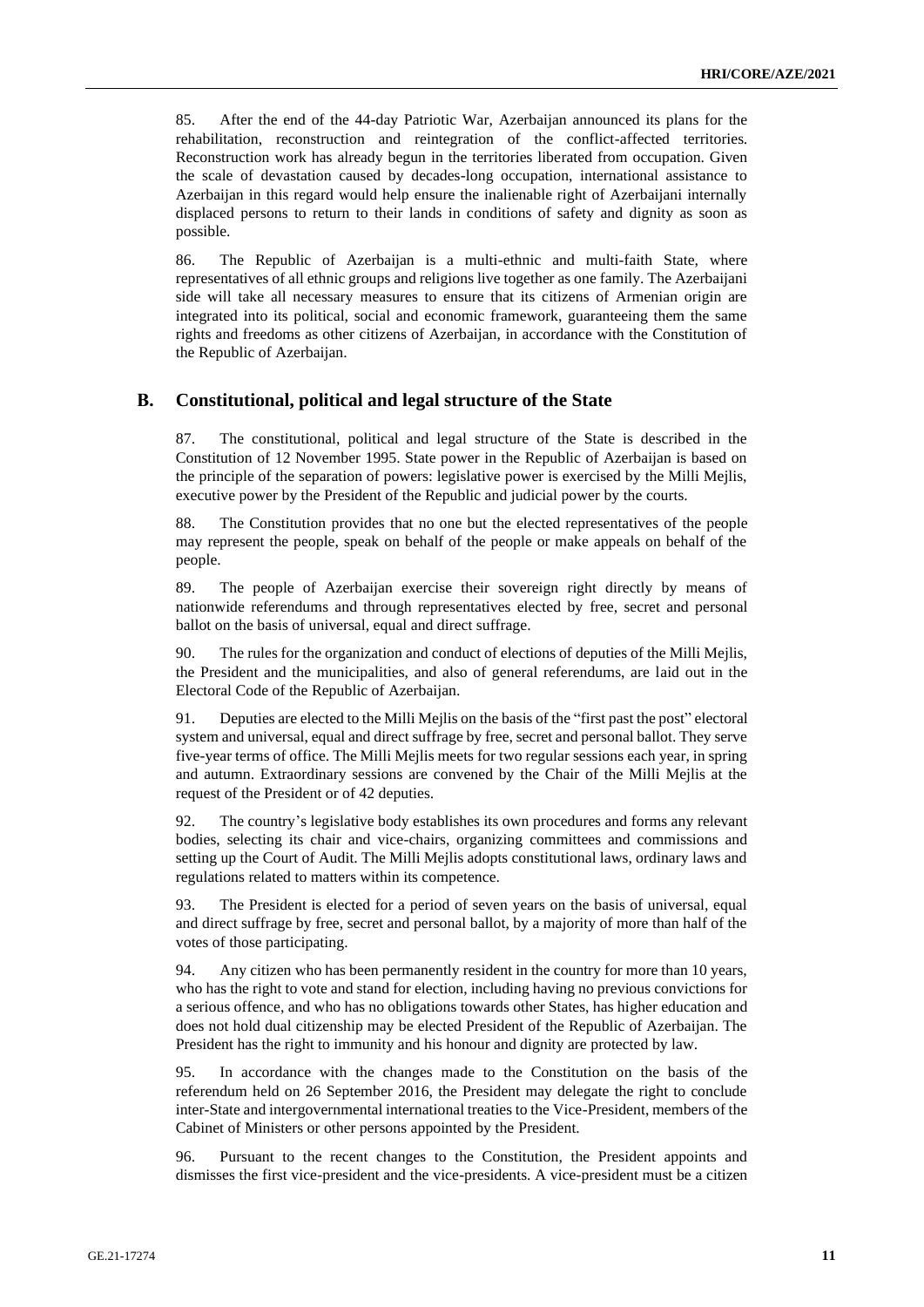of Azerbaijan who has the right to vote, has higher education and has no obligations towards other States. A vice-president has the right to immunity during his or her term of office.

97. To organize the implementation of executive power, the President establishes a Cabinet of Ministers, which is the highest executive body in the country and is accountable to the President. The Cabinet consists of the Prime Minister, deputy prime ministers, ministers and other heads of central executive bodies. The Prime Minister is appointed by the President with the approval of the Milli Mejlis; he or she enjoys personal immunity while in office.

98. In the municipalities, executive power is held by the heads of local authorities, who are appointed and dismissed by the President.

99. In accordance with article 125 of the Constitution, judicial power in Azerbaijan is exercised only through the courts. Judicial power is exercised by the Constitutional Court, the Supreme Court, the courts of appeal, and the general and specialized courts. The judicial system and procedures thereof are laid down in the Courts and Judges Act of 10 June 1997.

100. Judicial power is exercised through constitutional, civil and criminal legal proceedings and other forms provided for by the law. The Procurator's Office and defence counsel take part in criminal proceedings. The organization of the courts and their rules of procedure are established by law.

101. Judges must be citizens of the Republic of Azerbaijan who have the right to vote, higher legal education and at least five years' experience in the legal profession; they are independent and inviolable. The courts render judgments in the name of the State and execution of such judgments is mandatory.

102. Citizens of Azerbaijan have the right to vote and be elected to State bodies, and to participate in referendums. The Constitution places restrictions on the right to participate in elections and referendums for persons recognized by a court decision as lacking legal capacity. In addition, the right to be elected may, by law, be restricted in respect of members of the military, judges, civil servants, religious leaders, persons deprived of their liberty in accordance with a court sentence that has come into force and other persons as specified in the Constitution and the law.

103. Citizens may participate in elections and referendums on a free and voluntary basis. No one may put pressure on citizens for the purpose of compelling them to participate or not to participate in elections or referendums, and no one may obstruct the free expression of their will. Citizens participate in elections and referendums on an equal footing.

104. Electoral legislation guarantees the electoral rights of representatives of all peoples and ethnic groups who are citizens of the Republic of Azerbaijan.

105. Under the Electoral Code, elections and referendums are organized and conducted by electoral commissions. The electoral commissions are responsible for the preparation and holding of elections, for determining and confirming the results of the voting and the outcome of elections, and for upholding and protecting the electoral rights of citizens; they also monitor compliance with those rights.

| Party                                                                    | Number of deputies |
|--------------------------------------------------------------------------|--------------------|
| New Azerbaijan Party (Yeni Azərbaycan Partiyası)                         | 70                 |
| Independents (Bitaraflar)                                                | 38                 |
| Civic Solidarity Party (Vetendas Hemreyliyi Partiyası)                   | 3                  |
| The Motherland Party ("Ana Vatan" Partiyası)                             |                    |
| Democratic Enlightenment of Azerbaijan Party                             |                    |
| (Azərbaycan Demokratik Maarifçilik Partiyası)                            |                    |
| Unity Party (Vahdat Partiyası)                                           |                    |
| Democratic Reforms Party of Azerbaijan (Azərbaycan Demokratik İslahatlar |                    |
| Partiyası)                                                               |                    |

106. The parties represented in the Milli Mejlis as a result of the elections held in 2020 are: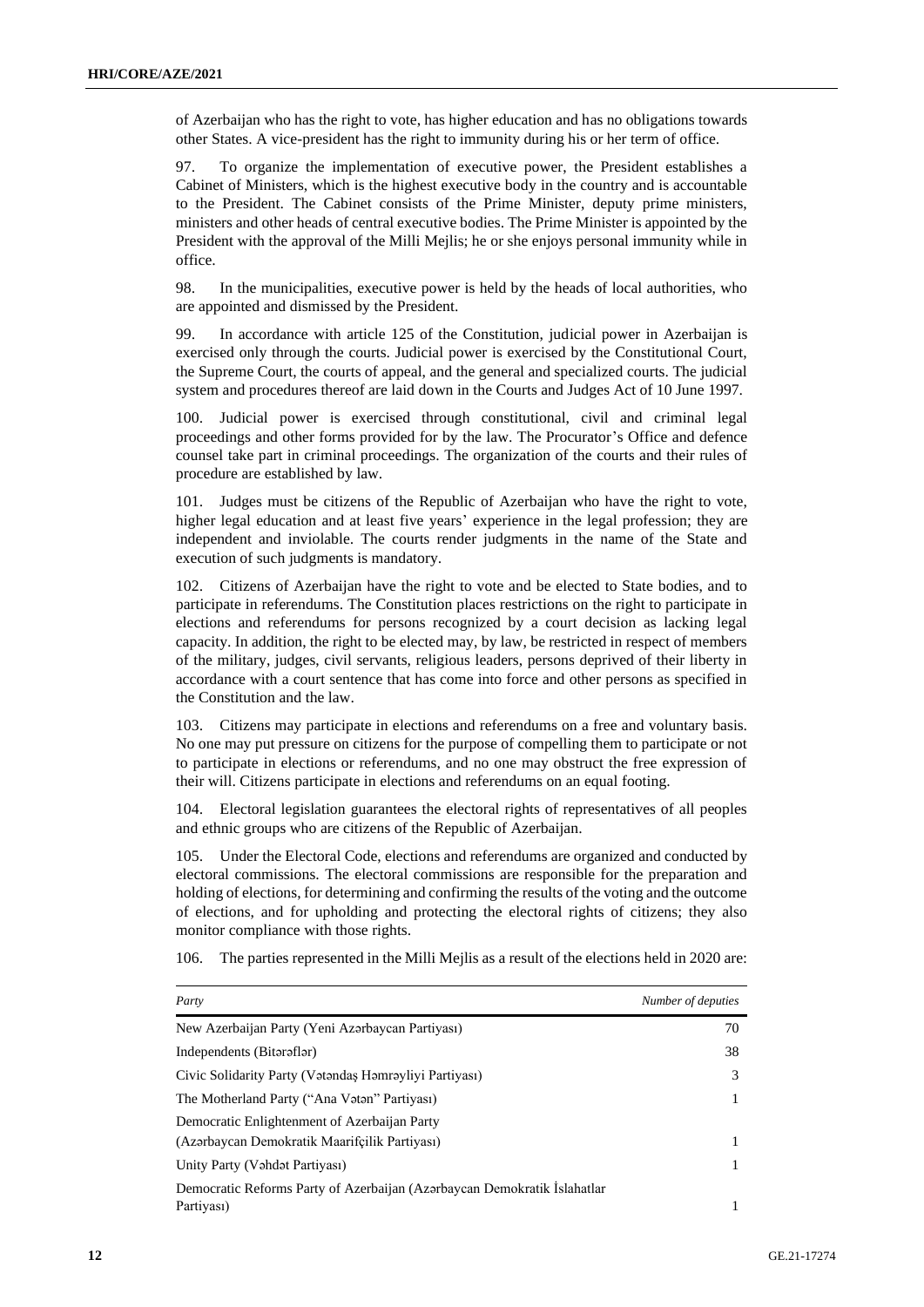| Party                                                                                 | Number of deputies |
|---------------------------------------------------------------------------------------|--------------------|
| Great Creation Party (Böyük Quruluş Partiyası)                                        |                    |
| Civic Unity Party (Vatandas Hamrayliyi Partiyası)                                     |                    |
| Popular Front of United Azerbaijan Party (Bütov Azərbaycan Xalq Cəbhəsi<br>Partiyası) |                    |
| National Front Party (Milli Cabha Partiyası)                                          |                    |
| Republican Alternative Party (REAL Partiyası)                                         |                    |

107. Azerbaijan has a single electoral system. All elections and referendums held in Azerbaijan are organized in accordance with electoral legislation by local and district electoral commissions that form part of the system and whose activities are managed by the Central Electoral Commission.

108. The electoral commissions operate for a period of five years, in line with the Electoral Code. There are currently 125 district electoral commissions and more than 5,400 local commissions operating in the country. In line with electoral legislation, the Central Electoral Commission has 18 members, the district commissions have 9 members and the local commissions have 6 members each.

109. The establishment, operation, rules for reorganization and closure of nongovernmental organizations (NGOs) as legal entities and their activities, management and relations with the authorities are governed by the Non-Governmental Organizations (Voluntary Associations and Foundations) Act of 13 June 2000.

110. NGOs are registered with the relevant executive authority (the Ministry of Justice) in accordance with the State Registration and State Register of Legal Entities Act. They receive legal status only after they are officially registered.

111. As at 1 January 2021, the following organizations were registered in Azerbaijan:

| Legal structure          | Number of organizations |
|--------------------------|-------------------------|
| Non-profit organizations | 4 7 6 5                 |
| Voluntary organizations  | 7 0 2 6                 |
| Foundations              | 155                     |

112. On the basis of a presidential decree of 20 November 2013 on improving the provision of e-services for NGOs, the Ministry of Justice established the "personal electronic window" information system. The system is a base for information exchange among NGOs, and between NGOs and government bodies, as well as for the provision of e-services.

113. The Framework for State Support for NGOs in Azerbaijan was approved by presidential decree on 27 July 2007. The Framework outlines the main principles and forms of State support for NGOs, the main means of providing that support and the conditions for the allocation of State funding for programmes, projects and activities that address the substantive issues of importance to the State and society.

114. In accordance with a presidential decree of 19 April 2021 on improving the administration of State support for NGOs and the repeal of the decree of 13 December 2007 on the establishment of the Presidential Council for State Support of Non-Governmental Organizations, the Agency for State Support of Non-Governmental Organizations, a public legal entity, was established to succeed the Council, and its statute was approved.

115. In accordance with its statute, the Agency works to develop NGOs, improve and promote mechanisms for the involvement of NGOs in public-private partnerships as well as NGO initiatives on issues of importance to the State and society, evaluate the topics of programmes and projects and give opinions on them, and foster international cooperation among NGOs.

116. Funds such as the Science Fund and the Youth Fund operate successfully in Azerbaijan and provide financial support to civil society institutions and NGOs.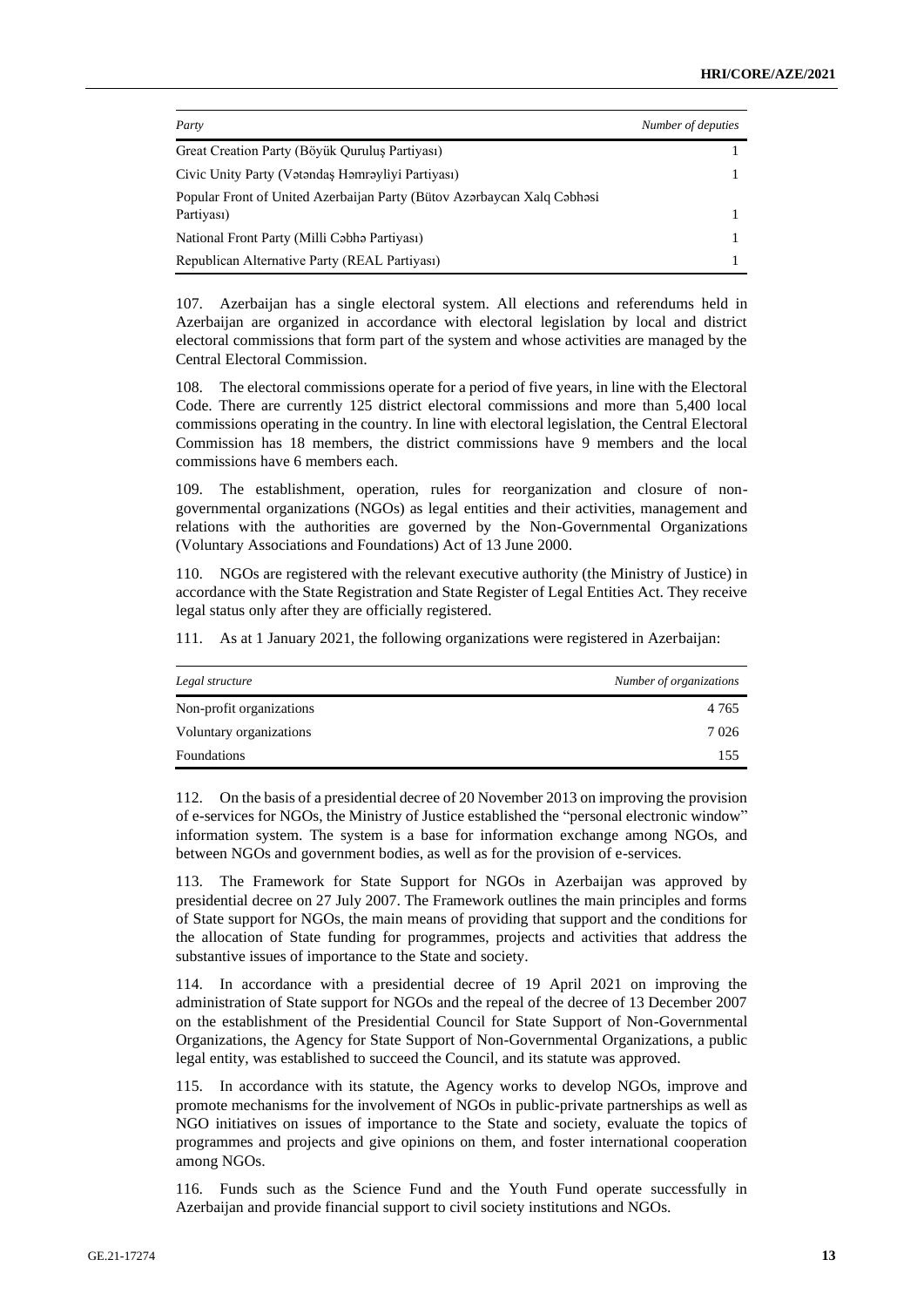117. According to the Courts and Judges Act of 10 June 1997, the following courts in the judicial system are responsible for the administration of justice in Azerbaijan:

- District (municipal) courts
- Serious crimes courts
- Military courts
- Administrative courts
- Commercial courts
- The Supreme Court of the Nakhichevan Autonomous Republic
- Courts of appeal
- The Supreme Court of Azerbaijan

118. The presidential decree of 3 April 2019 on deepening reforms in the legal system laid the groundwork for comprehensive reforms of the judiciary and serves as a strategic road map. The decree includes provisions on increasing the number of court judges, strengthening the social protection of judges, expanding the use of information technology to improve the work of the courts, the electronic enforcement of judicial decisions, establishing new specialized courts (for the adequate protection of the rights of entrepreneurs) and other fundamental issues.

119. As a result of this decree, up to 400 amendments were introduced to the Criminal Code, the Code of Criminal Procedure, the Administrative Code and the Penalties Enforcement Code with a view to continuing measures to make legislation more humane, abolish offences and further improve the accessibility and transparency of justice.

120. The State Programme for the Development of the Judicial System 2019–2023 was approved by an order of the Head of State on 18 December 2018 in order to ensure the sustainability of reforms in the administration of justice and to improve the activity of judicial bodies and the courts. The Programme identifies transparency, upholding human rights and freedoms in the activities of judicial bodies and strengthening cooperation with civil society institutions as core issues for the development of justice.

121. Other courts may also be established in the legal system in accordance with the law. The number of judges in the country's judicial system is determined in accordance with article 109 (32) of the Constitution.

122. The Supreme Court is the highest judicial authority for civil, criminal and other cases heard in the general and specialized courts; it administers justice in cassation and provides clarifications on judicial practice. The courts of appeal are courts of second instance for cases within their competence.

# **II. General framework for the protection and promotion of human rights**

# **A. Acceptance of international human rights norms**

123. The Republic of Azerbaijan has acceded to all the major multilateral human rights treaties and regularly submits reports on their implementation to the relevant committees.

124. The provisions of international treaties may be cited in the courts and other administrative bodies within the framework of the national legal system. Under article 12 (II) of the Constitution, "the human and civil rights and freedoms enumerated in the Constitution shall be exercised in conformity with the international treaties to which Azerbaijan is a party".

125. Article 148 (II) of the Constitution provides that "the international treaties to which the Republic of Azerbaijan is a party form an integral part of the legislative system of the Republic of Azerbaijan".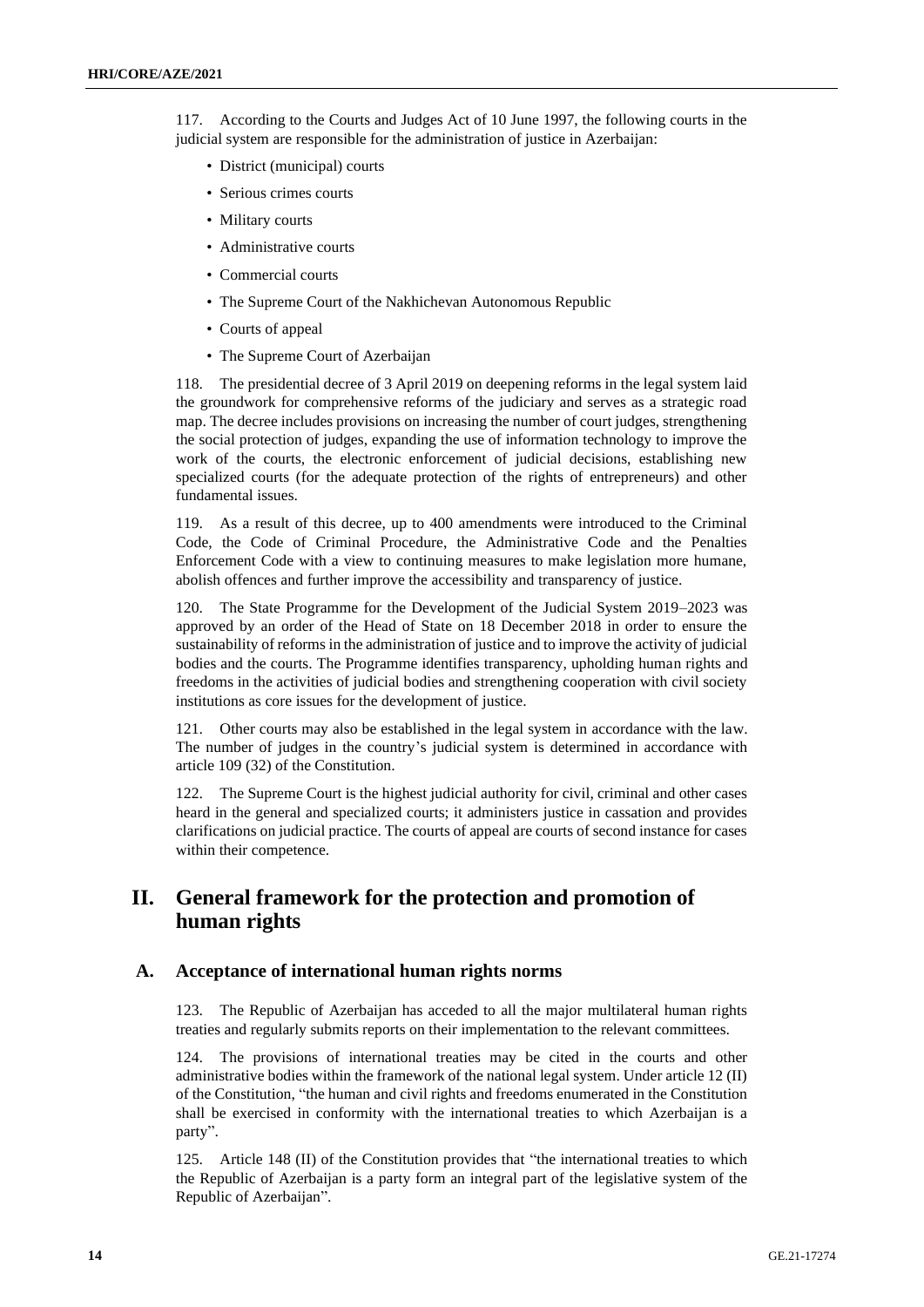126. Article 151 of the Constitution contains the provision that, "in the event of a conflict between laws and regulations forming part of the country's legislative system (except for the Constitution and legislation adopted by referendum) and inter-State treaties to which Azerbaijan is a party, the international treaties shall apply".

# **B. Legal framework for the protection of human rights at the national level**

127. Chapter III of the Constitution concerns fundamental human and civil rights and freedoms.

128. The Constitution lays out the rights and freedom of each person, from birth, and guarantees: the right to equality; the right to protection of human and civil rights and freedoms (everyone has the right to protect his or her rights and freedoms by any method or means not prohibited by law); the right to life and liberty; the right to property; the right to intellectual property; the right to live in safety; the right to personal inviolability; the right to inviolability of the home; the right to marry; the right to work, to strike and to enjoy leisure; the right to social security; the right to live in a healthy environment; the right to culture; the right to health protection; the right to education; the right to a home; the right to ethnic identity; the right to use one's native language; the right to protection of honour and dignity; freedom of thought and speech; freedom of conscience; freedom of assembly; freedom of information; freedom of creativity; the right to citizenship and the guarantee of the right to citizenship; the right to participate in the political life of society and the State; the right to participate in government; the right of suffrage; the right of appeal; the right of association; the right to free enterprise; the right to legal assistance; the presumption of innocence; and many other rights and freedoms.

129. In accordance with article 60 of the Constitution, everyone is guaranteed the protection of his or her rights and freedoms, both through administrative channels and in court. All persons have the right to fair treatment in cases involving them and to consideration of their case within a reasonable time in administrative or judicial proceedings. Everyone has the right to be heard in administrative and judicial proceedings. Anyone may appeal through administrative channels and in court against actions or omissions of the public authorities, political parties, legal entities, municipal authorities or officials.

130. Under article 26 of the Constitution, everyone has the right to protect his or her rights and freedoms by any method or means not prohibited by law. In accordance with article 68 of the Constitution, everyone has the right to be treated with respect and without arbitrariness by the public authorities. The rights of victims of a crime or an abuse of power are protected by law. Victims have the right to participate in the administration of justice and to claim redress for harm suffered. Everyone has the right to compensation from the State for harm caused by the unlawful acts or omissions of public authorities or their officials. The State, together with public officials, bears civil liability for harm caused to human rights and freedoms as a result of unlawful acts or omissions, or violation of the guarantees of the rights and freedoms, by public officials.

131. The position of Commissioner for Human Rights (Ombudsman) is enshrined in the Constitution and international instruments supported by Azerbaijan; it was established to ensure the restoration of human rights and freedoms violated by State bodies, local government bodies or public officials, and the prevention of human rights violations. The status and activities of the Ombudsman are governed by the Constitutional Act on the Commissioner for Human Rights (Ombudsman).

132. The Ombudsman draws up an annual report on the situation of human rights and freedoms in the country and submits it to the President. The Ombudsman also makes annual reports to the Milli Mejlis.

133. To coordinate the protection of the rights and freedoms of various categories of the population, the Office of the Ombudsman has a number of specialized advisers working on the rights of military personnel, prisoners, refugees and internally displaced persons, older persons, persons with disabilities, children and women, as well as on combating torture and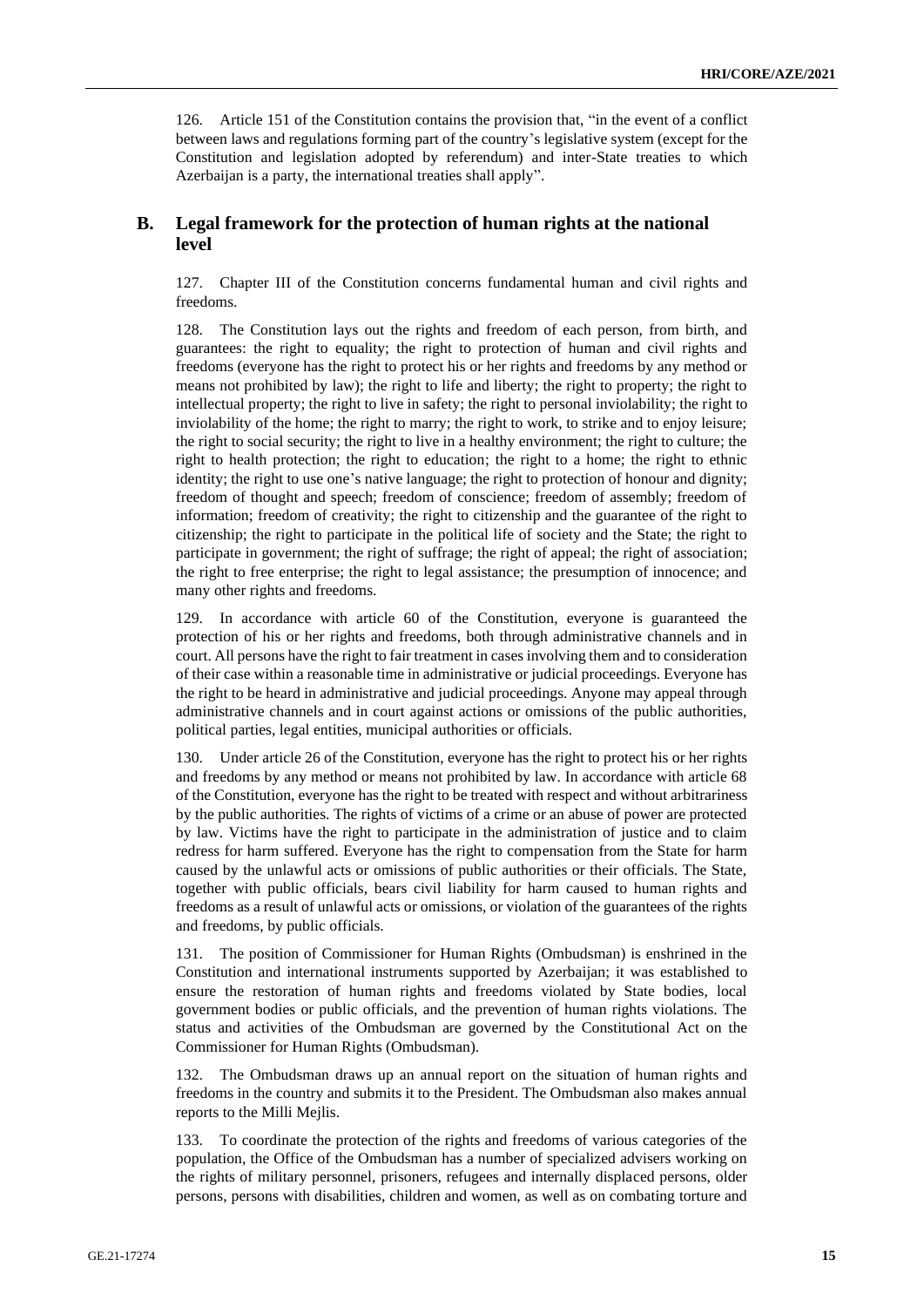corruption. The specialized advisers regularly examine national legislation and international legal instruments pertaining to their areas of activities and the situation in the country with regard to those areas and prepare relevant proposals and plans of action.

134. The Office of the Ombudsman collaborates actively with ethnic minority communities in the country, conducting monitoring in the places where they are concentrated. The Ombudsman holds regular meetings in regions that have high proportions of specific ethnic minorities, to find out about and resolve their problems.

135. Education in the Republic of Azerbaijan is secular and continuous and is a priority area of strategic importance that reflects the interests of citizens, society and the State. Education in the Republic of Azerbaijan is based on international human rights conventions and other international treaties to which the Republic of Azerbaijan is a party, with national, spiritual and universal human values as its foundation, through its integration into the global education system.

136. State education policy ensures a high level of literacy in the country. All citizens of the country receive free primary and secondary education. The General Education Act adopted on 29 March 2019 sets out the basic principles of public policy and the organizational, legal and economic basis for general education in Azerbaijan. The Act also regulates the State's responsibilities in the area of general education, the organization of general education, governance of the general education system, the rights, duties and social protection of education actors, the economics of general education and other matters.

137. On 24 April 2018, the Vocational Education Act was adopted. The Act reflects the relevant public policy, which provides for respect for the fundamental rights of citizens to allow all sectors of the population to receive vocational education, regardless of race, ethnicity, religion, language, sex, origin, property or official status, beliefs or membership of political parties, trade unions or other voluntary associations.

138. Article 45 of the Constitution provides for the right to use one's mother tongue and also to receive an education and engage in creative activity in that language. No one may be deprived of the right to use his or her mother tongue.

139. To ensure the effective organization of the teaching of ethnic minority languages, considerable attention is paid to the preparation and publication of curricula, textbooks and teaching aids, teaching materials, guidelines, recommendations, etc. In Azerbaijan, complete general education is provided in six languages – Azerbaijani, Russian, Georgian, Turkish, English and French. Higher education is provided in four languages – Azerbaijani and Russian and also English and Turkish for certain subjects.

140. The main objective of the country's youth policy is to create the conditions for the physical, intellectual and spiritual development of young people, and to realize their capacities and skills.

141. In accordance with the Youth Policy Act of 9 April 2002, the policy is a system of measures by which the State creates the sociopolitical, socioeconomic, organizational and legal conditions and guarantees to ensure the comprehensive development of the young people of the country and their active participation in society.

142. The Strategy for the Development of Azerbaijani Youth, 2015–2025, which identified goals, objectives, modalities and expected outcomes for the development of the country's youth until 2025, was approved by a presidential order of 26 January 2015.

143. The Presidential Youth Fund was set up pursuant to a presidential decree of 19 December 2011. The Fund provides grants for public and socially important programmes for the development of science, culture and other areas relating to the youth policy, and supports projects at the international level.

144. On 7 March 2018, the legal status of the Fund was changed, and a new charter was approved, providing that, in addition to funding the individual projects of young persons and youth organizations, the Fund is also to cover the costs of education for young persons in need of social protection and fund the participation of young people in international events, carry out youth employment promotion programmes and fund innovative projects and startups in the form of subsidized loans.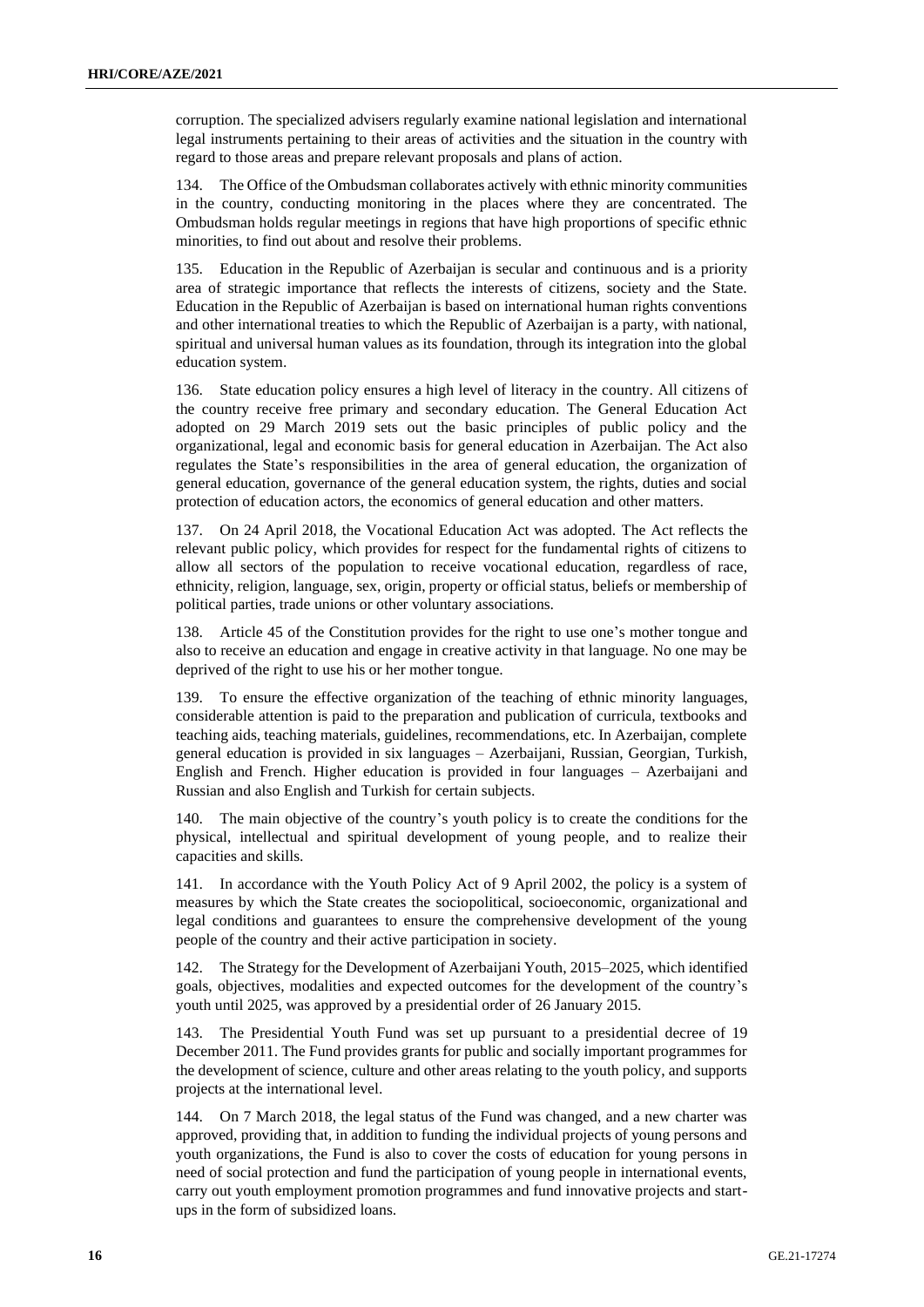145. Under a presidential order of 1 June 2017, a Division on Youth and Sports was established within the Presidential Administration.

146. The State Youth Programme for 2017–2021 was approved by a presidential order of 15 September 2017. The Programme is the main operational document in State youth policy and sets forth its main areas of focus.

147. Currently, there are over 300 registered voluntary youth organizations in the country.

148. The country's successful socially oriented policy has made it possible to resolve problems related to health-care development and public health protection.

149. Significant work has been carried out in recent years to strengthen the financial and technical base of health provision, construct, renovate and reconstruct new health facilities and provide them with modern equipment; the amount of the State budget allocated to health increases every year.

150. Since 2020, the country has had a system of compulsory health insurance, which has established a new source of funding for health care and is mobilizing new resources for the health-care system.

151. As a result of the achievement of State programmes in priority areas of health care, such as diabetes, hereditary blood disorders, chronic renal insufficiency, tuberculosis and immunization against infectious diseases, the quality of public health care and the level of services has increased, and the prevention and early identification of disease has improved. The State Programme on the Protection of Maternal and Child Health is intended to improve women's reproductive health and family planning, fulfil safe maternity objectives, reduce disease, disability and mortality among children, improve the quality of perinatal services and ensure timely genetic diagnosis of congenital conditions during pregnancy. The measures taken have resulted in a steady decrease in infant mortality, which stood at 9.8 in 2020, when the maternal mortality rate was 15.8.

152. To speed up the socioeconomic development of the regions, including the improvement of infrastructure and social services, the State Programme for Socioeconomic Development of the Regions of the Republic of Azerbaijan for the period 2019−2023 was approved by a presidential decree of 29 January 2019. The National Priorities for Socioeconomic Development: Azerbaijan 2030, in which the main priorities for national development for the near future were set out, were approved by an order of 2 February 2021.

153. On 7 July 2021, a presidential decree on a new division of the country into economic districts was signed with a view to implementation of the State Programme for Socioeconomic Development of the Regions of the Republic of Azerbaijan for the period 2019−2023. By this decree, the division of the country into the following economic districts was approved: Baku, Nakhichevan, Absheron-Khizi, Mountainous-Shirvan, Ganja-Dashkesan, Karabakh, Gazakh-Tovuz, Quba-Khachmaz, Lankaran-Astara, Central-Aran, Mil-Mughan, Shaki-Zaqatala, Eastern-Zangezur and Shirvan-Salyan.

154. The National Plan of Action for the Promotion of Open Government for the period 2020−2022 was approved by a presidential order of 27 February 2020, to ensure broader application of the principles of openness, transparency and accountability, improve financial transparency, ensure more resources to uphold the right to information, support civil society institutions and improve public oversight. A draft State programme to strengthen anticorruption measures entitled the National Plan of Action to Strengthen the Fight against Corruption for the period 2021−2025 has also been prepared.

# **C. Framework within which human rights are promoted at the national level**

155. A national programme of action to ensure better protection of human rights and freedoms in the country was approved by a presidential order of 27 December 2011. Under the programme, efforts have been made to improve the legal framework, enhance the activities of State bodies, protect the rights of different groups of the population and organize training, research, analysis and awareness-raising in the area of human rights.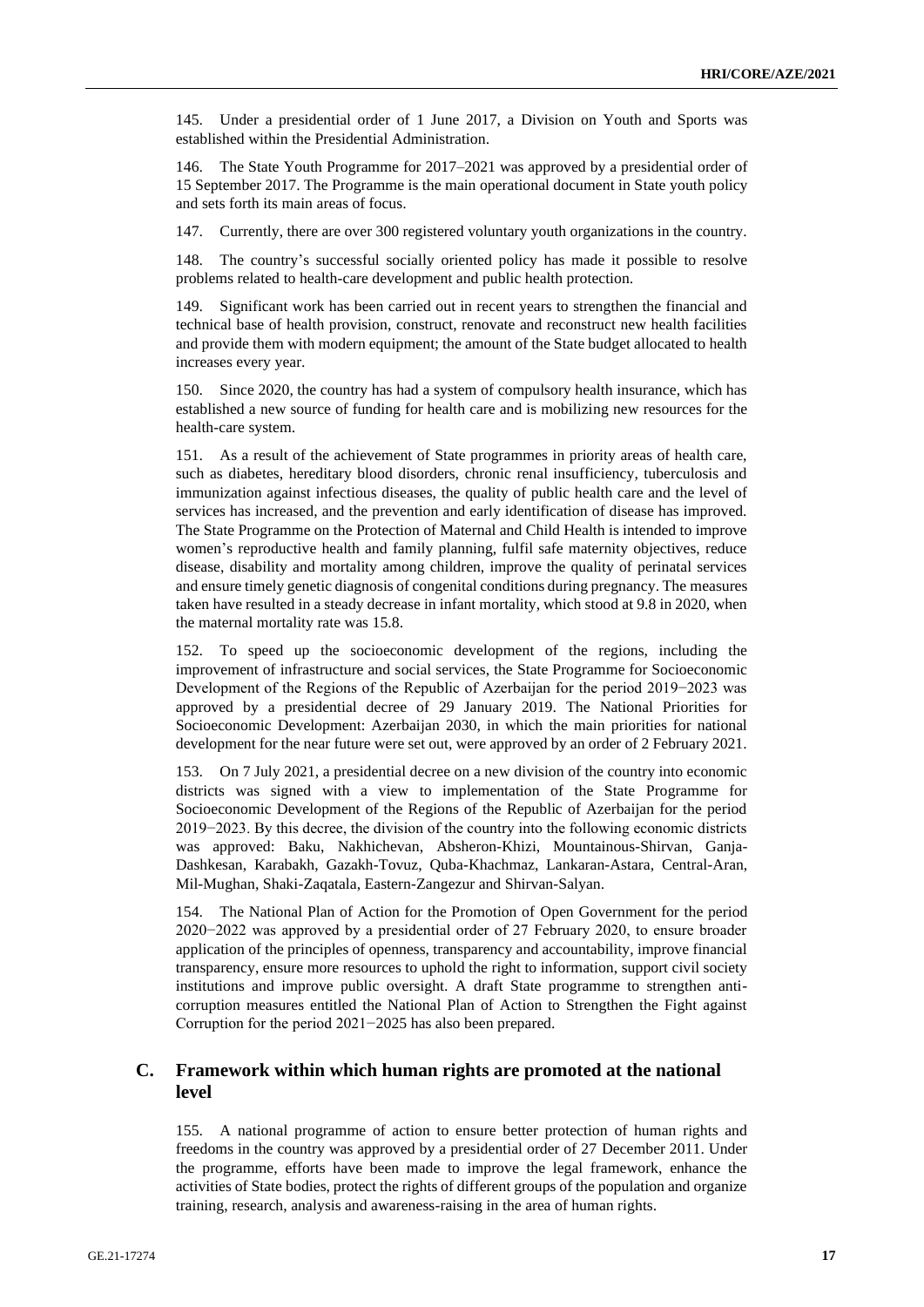156. In recent years, a number of important instruments have been adopted to guarantee citizens' constitutional rights and freedoms; they include the Citizens' Appeals Act, the Public Participation Act, the Companies Inspections and Business Owners' Rights Act and the Act on the Rights and Freedoms of Persons held in Places of Detention.

157. The State Agency for Services and Social Innovations under the Office of the President was established in 2012, with a view to improving the provision of high-quality services to citizens using innovative methods.

158. The work of the Azerbaijan Service and Assessment Network (ASAN) service centres attached to the State Agency is considered a symbol of innovation in public administration. The ASAN service, which operates on a one-stop-shop basis, is a centralized platform providing public services to citizens in a comprehensive manner. These services cover practically all areas of citizens' lives. The establishment of the ASAN service has helped to reduce additional expense and lost time for many citizens, raise the level of professionalism among public sector employees, ensure wider use of e-services and increase transparency. An E-Government Development Centre has also been established under the State Agency.

159. The 21 ASAN centres in Azerbaijan along with a mobile system comprising 10 buses and a train provide citizens with over 320 types of services. More than 46 million citizen requests to receive different types of services have been processed to date. Social surveys show that over 90 per cent of the population is satisfied.

160. In 2015, the State Agency received a United Nations Public Service Award for its ASAN service project. In 2019, the State Agency won a United Nations special award for promoting digital transformation in public sector institutions.

161. The Agency for Sustainable and Operative Social Provision (DOST) was established in accordance with a presidential decree of 9 August 2018 on additional measures to improve governance in the area of employment, labour, social protection and public services, to provide State social services on a single platform, through a one-stop shop, and to ensure complete transparency, convenience and public satisfaction with social services.

162. The strategic aims for DOST include the establishment of 17 regional DOST centres and 55 district branches by 2025.

163. The DOST centres provide citizens with 154 services related to employment, labour and social protection. Five DOST centres, whose services have already been used by 530,000 citizens, are currently operating in Baku and the Absheron district.

164. An e-government portal has been set up with a view to protecting human rights and providing the public with a system for the effective and efficient use of public services. The main goals in setting up the portal included protecting human rights and freedoms, combating corruption and ensuring transparency. The e-government portal (www.e-gov.az) facilitates communication between the public and the authorities through a one-stop shop.

165. The myGov portal (www.my.gov.az) has been made available with the aim of transitioning from reactive to proactive e-government, easing the burden on citizens through e-services and ensuring transparency and efficiency. Through the myGov portal, citizens can find the information provided by government agencies, check its accuracy, make electronic service requests, receive electronic certificates and other documents, and manage the process of transmitting information to other agencies.

166. The Office of the Ombudsman organizes awareness-raising events at the Academy of Public Administration under the Office of the President, the Police Academy, the Academy of Justice, the Academy of Labour and Social Relations, the training centre of the Office of the Procurator General and military training institutions, based on the curricula of the educational establishments concerned, for students, persons taking specialized courses, judges, lawyers and public officials, which have increased knowledge through the teaching of human rights.

167. Every year, the Committee on the Family, Women and Children works with State bodies and non-governmental organizations on activities aimed at raising human rights awareness, both among public officials and professionals and through the media.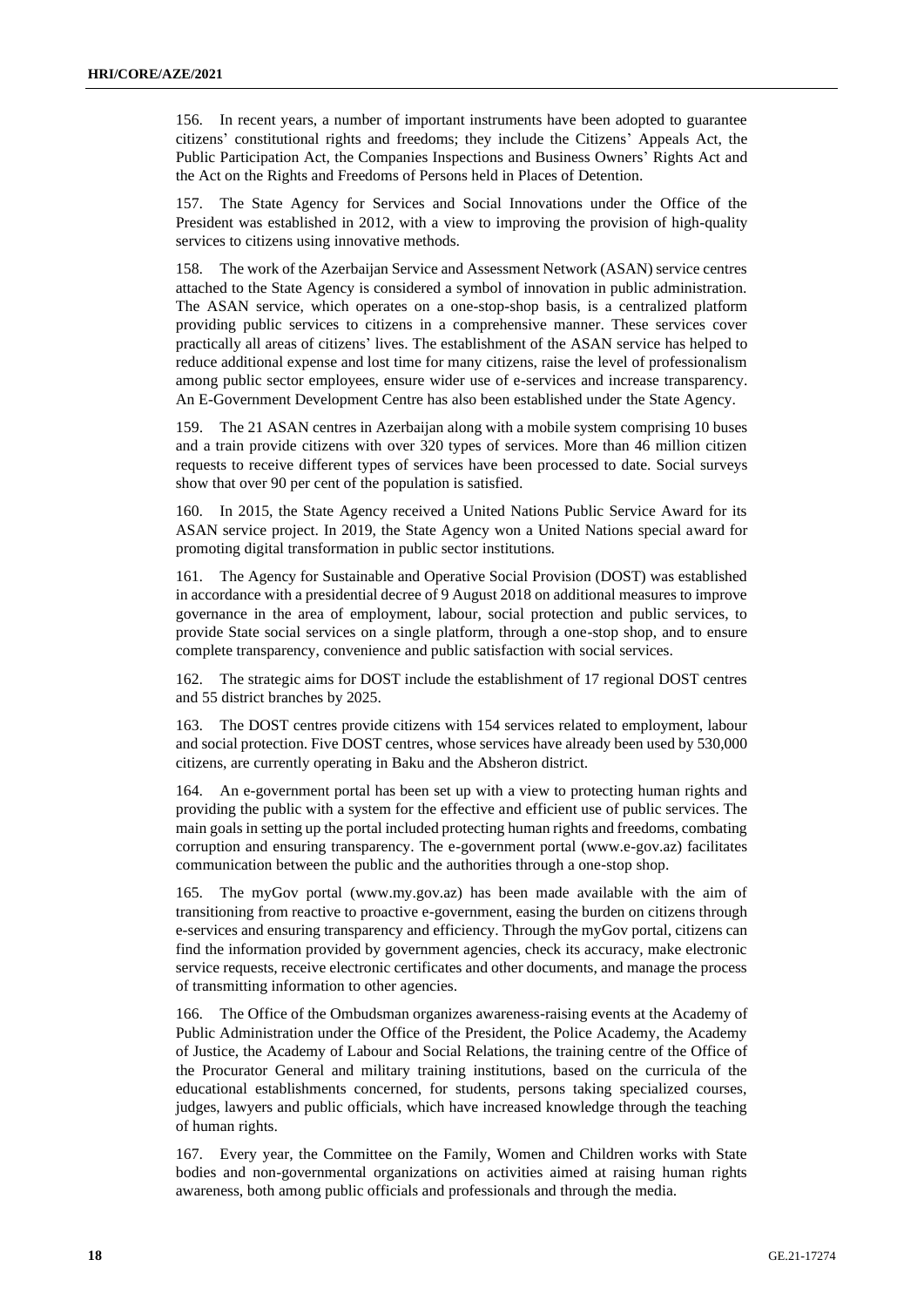168. The Training and Education Centre of the State Migration Service and international partners regularly organize courses on the topics of human rights and freedoms, the rights of migrants in the context of human rights, the prohibition of torture, violence and inhuman treatment and the measures to be taken in this regard, the worst forms of child labour and ways to eradicate them, the identification of victims of trafficking, including persons engaged in forced labour, the prevention and combating of illegal migration and asylum and readmission, which are attended by the staff of the Service's various units and the entities within its system. Between 2015 and 2018, Service staff members participated in approximately 400 training courses. The Training and Education Centre also organizes free classes for foreign nationals and stateless persons. Some 3,000 foreign nationals and stateless persons have taken part since the classes were launched.

169. Pursuant to a presidential order of 1 October 2009, a Research and Training Centre was set up under the Office of the Procurator General. The Centre has several organizational units, including a faculty of human rights and freedoms, the primary objective of which is to ensure the provision of appropriate teaching and training on human rights for staff of the procuratorial services.

170. The Ministry of Internal Affairs periodically drafts curricula and teaching materials on human rights and freedoms and distributes them to the relevant bodies and units for teaching purposes. More than 80 per cent of the vocational training conducted in the field on specific days of the week concerns human rights and freedoms.

171. The activities of the 102 emergency call service and the "Safe City" system, which carry out urgent operations to prevent unlawful acts against persons and provide constant monitoring of respect for the rule of law, take the individual as their most important point of reference.

172. The Central Electoral Commission pays special attention in its outreach programme to transmitting information to young people and first-time voters and, in order to encourage more active participation in elections, it organizes various seminars, discussions and meetings in collaboration with relevant State bodies and civil society institutions.

173. Extensive use is made of the media during electoral or referendum campaigns to explain electoral legislation, to improve the legal knowledge of those involved and to give the voters information about the candidates or referendum questions during the pre-election or pre-referendum campaigns, through presentations, interviews, round-table discussions and websites and the use of visual aids such as videos, posters and booklets.

174. The official web page of the Central Electoral Commission plays a special role in raising the awareness of voters, other persons involved in elections or referendums and the media. The web page, which is regularly updated, offers all the information about the elections and referendums conducted in different years. Throughout the electoral process and beyond, users of the active web page can find all the information of interest to them. In addition to the web page, e-services provided by the Commission in 10 different areas have been integrated into the e-government portal and made accessible to voters.

175. Pursuant to a presidential order of 13 January 2009, the functions of the national preventive mechanism, as provided for under the Optional Protocol to the Convention against Torture and Other Cruel, Inhuman or Degrading Treatment or Punishment, are assigned to the Ombudsman.

176. The National Preventive Group was established in the Office of the Ombudsman pursuant to the Constitutional Act of 24 June 2011 amending the Constitutional Act on the Commissioner for Human Rights (Ombudsman).

177. On the basis of the Constitutional Act, the Group may make unannounced visits without hindrance to places where persons are or may be deprived of their liberty, meet and speak in private with persons held there, and consult documents confirming the validity of the detention and regarding the treatment of persons and conditions of detention. The necessary amendments have been made to laws and regulations, including the Penalties Enforcement Code, the Act on the Rights and Freedoms of Persons Held in Places of Detention and the internal regulations of remand centres and correctional institutions.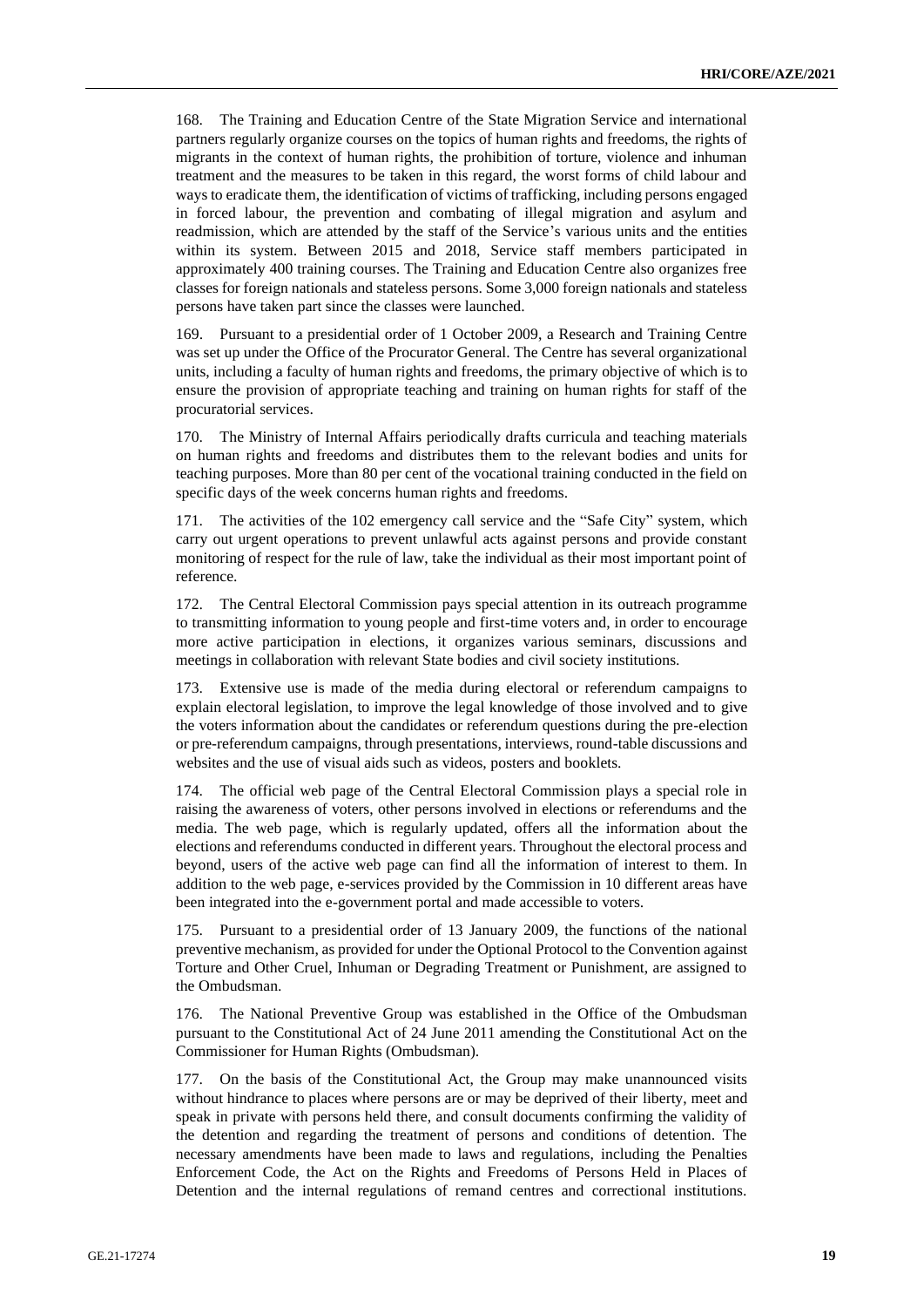Together with the Ombudsman, members of the group may at any time and without hindrance make unannounced visits to places of detention of persons who cannot leave voluntarily.

178. The Public Committee, which comprises prominent human rights defenders and representatives of civil society institutions, has been functioning successfully for more than 12 years. The members of the Committee have made around 735 visits to correctional facilities and provided legal assistance to approximately 2,800 convicted persons.

179. The adoption of the Public Participation Act served to further expand cooperation with civil society institutions. In 2014, in accordance with the Act, the rules governing the activities of the Public Committee to monitor penal institutions were amended in order to further expand its powers. The amendments included an increase in the Committee's period of operation (from one to two years) and provision for the Committee's active participation in areas of the justice system beyond the prison system.

180. Pursuant to a presidential decree of 17 August 2006 on the development of the judiciary, an Academy of Justice has been set up under the Ministry of Justice. The Academy is a research and methodological institution, which offers professional development for persons with higher legal education in view of their appointment to posts in their area of specialization and professional training for judicial and procuratorial officials and other legal professionals and serves to meet the needs of society for qualified legal staff.

181. On 29 March 2019, the Mediation Act, which regulates alternative dispute settlement procedures involving a mediator, was adopted. In February 2020, the Mediation Council was established, and the Academy of Justice was registered as an educational institution in the field of mediation. On 30 June 2021, the general meeting of the Mediation Council was held, at which the Council's composition was established and its chair was elected. Approximately 200 persons have now been certified as mediators.

182. The Academy of Justice, the Judicial Council and the Judicial Selection Committee organize the judicial selection process in the country. The Academy of Justice attached to the Ministry of Justice is a leading academic institution with a broad mandate for the training of legal staff. The Academy is a structural unit of the Ministry of Justice with general directorate status.

183. The agreement signed in 2000 between the Government of Azerbaijan and the International Committee of the Red Cross (ICRC) has given ICRC representatives broad latitude to make unimpeded visits to convicted prisoners in places of detention.

# **D. Reporting process at the national level**

184. Reports on the international human rights treaties to which Azerbaijan is a party are prepared in accordance with a presidential decree of 20 September 2018 on improving cooperation with United Nations human rights bodies.

185. A working group has been established to prepare periodic reports for the United Nations human rights treaty bodies and the universal periodic review mechanism of the Human Rights Council and to monitor the implementation of the recommendations issued to Azerbaijan. The working group consists of representatives of the relevant public entities and its activities are led by the Ministry of Foreign Affairs.

186. The media provide coverage of the preparation of reports and their submission by government delegations to the United Nations treaty bodies.

# **E. Other related human rights information**

187. Measures are being taken to further improve national legislation in the area of migration. National legislation on migration is based on the principles of respect for human and civil rights and freedoms, the rule of law, equality before the law and the courts, the conformity of migration legislation with the generally accepted rules of international law and the application of innovative methods to ensure transparency.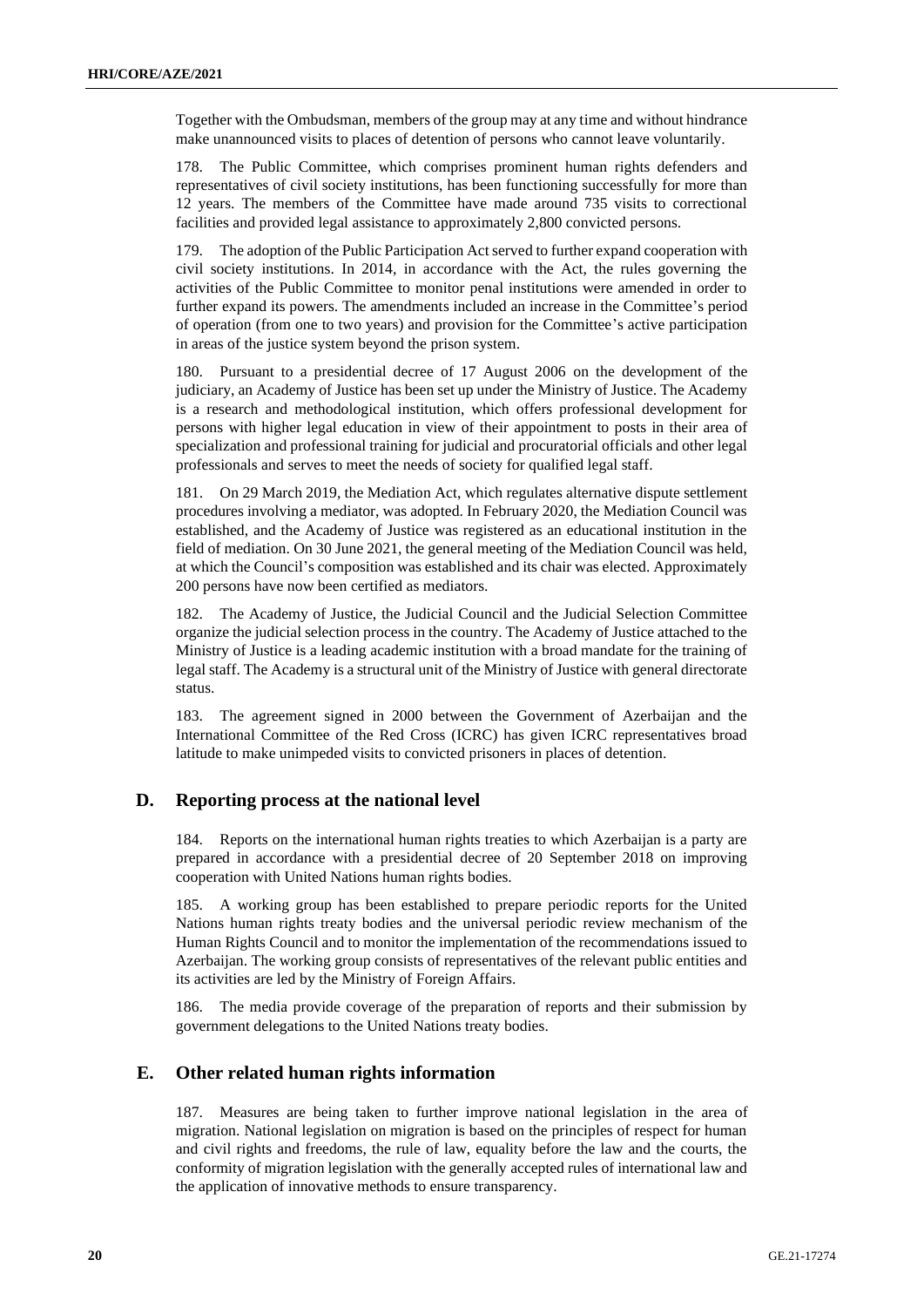188. The State Migration Service, set up pursuant to a presidential decree of 19 March 2007, implements government policy on migration, develops the system for the governance, management and forecasting of migration processes and coordinates the activities of the relevant State bodies in this area.

The Migration Code defines government policy on migration and regulates migration processes and the legal status of foreign nationals and stateless persons in the country.

190. In accordance with a presidential decree of 4 March 2009, the principle of a one-stop shop in the management of migratory processes has become a key feature in the development of a migration management system; taking international practice into account, it has helped to regulate migration processes in the country on the basis of more flexible and effective mechanisms, improve and simplify the migration management mechanism and ensure responsiveness and transparency in the area.

191. The network of services provided by the State Migration Service has expanded. Eight regional offices have begun operating and the work of the Service is carried out in the 22 ASAN service centres of the State Agency for Services and Social Innovations under the Office of the President. Migration units providing 24-hour services have begun operating at border crossing points, the Service's call centre now operates round the clock and the services provided to foreign nationals are now provided in electronic form. In addition, the official mobile application MIGAZ has been launched, to simplify access to e-services and reduce the time taken to submit requests to the Service.

192. Applications from persons wishing to obtain refugee status are examined in accordance with the Status of Refugees and Forcibly (Internally) Displaced Persons Act of 21 May 1999 and the procedure for the consideration of applications for refugee status, approved by a presidential decree of 13 November 2000.

193. In accordance with the Citizenship Act, foreign nationals and stateless persons who obtain refugee status in Azerbaijan may be granted Azerbaijani citizenship upon application. In such cases, the duration of their permanent residence in the national territory is calculated from the date on which they obtained refugee status. On 23 February 2017, amendments were made to the procedure for consideration of applications for refugee status, relating to the procedure for unaccompanied children to apply for refugee status. In accordance with the amendments, unaccompanied children are treated on an equal footing with children in Azerbaijan who have lost their parents or are deprived of parental care. Their social protection is guaranteed by the State and their rights and interests are protected in accordance with the law.

194. Pursuant to the amendments introduced to the Population Registry Act in 28 December 2018, foreign nationals and stateless persons who have obtained refugee status are now included in the "population" category.

195. The new Code of Administrative Offences entered into force on 1 March 2016.

196. The Government of Azerbaijan continues to implement a series of comprehensive measures to improve the socioeconomic conditions of refugees and internally displaced persons and their temporary integration into society, taking account of their right to return safely to their homes in the future.

197. A State programme to improve living conditions and increase employment for refugees and internally displaced persons has been approved by presidential order. Under the programme, new settlements for refugees and internally displaced persons have been built, along with the necessary social infrastructure, funds have been allocated for their social protection and jobs have been made available.

198. Forcibly displaced persons are exempt from paying for utilities and other fee-based services. In addition, internally displaced persons studying in State-run fee-paying higher and secondary educational institutions are exempted from tuition fees.

199. There are national laws and regulations that govern the right to free, unhindered and equitable access to information, the legal framework for information processing, storage, retrieval and distribution and the creation and use of information systems, technologies and support resources, based on the principles of an open society and a democratic State governed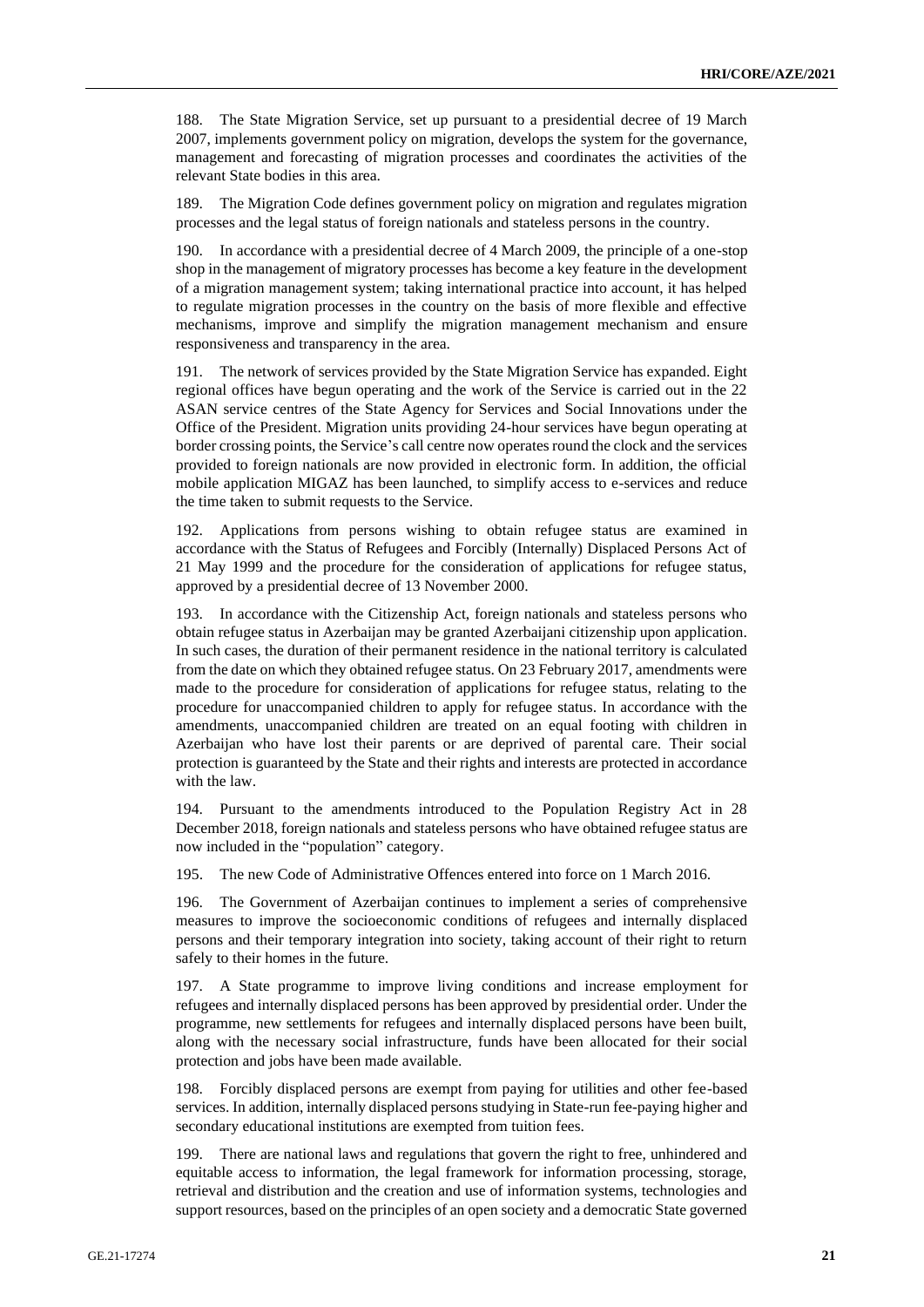by the rule of law, and the relations arising in connection with the protection of information and determination of the rights of those involved in information processes.

200. A policy framework on the "government cloud" was approved by a presidential decree of 3 June 2019 on the creation of a government cloud (G-cloud) and measures related to the provision of cloud services. A plan for the transition of State information systems and resources to the government cloud was approved by Cabinet of Ministers Decision No. 428 of 29 October 2020. In accordance with the transition plan, the gradual transfer to the cloud of government agencies' information systems has begun.

201. Current national legislation does not contain any provisions on the termination or restriction of access to the Internet, telecommunications networks or websites.

202. In accordance with article 6.3 of the Civil Code, civil rights may be restricted only by law and if this is necessary to protect public safety, order, health or morals or the rights and freedoms, dignity and reputation of others.

203. In recent years, major steps have been taken in the area of employment, social security and protection of vulnerable groups.

204. The Strategy for Employment in the Republic of Azerbaijan for the period 2019−2030 was approved by a presidential order. Large-scale action to support more than 4.8 million citizens has been taken with a view to facilitating employment and social welfare. In 2020, the funds allocated to payments for pensions, allowances, grants and targeted social assistance were 20 per cent higher than in 2019.

205. In 2020, in order to expand employment opportunities, 90,000 jobs involving paid community service were created and over 12,500 persons were engaged in the selfemployment programme.

206. In 2019, the President took a number of important decisions to strengthen social protection for the population. Social benefits and pensions were raised by an average of 92 per cent, the minimum pension by 72 per cent and the minimum wage by 92 per cent. In addition, the salaries of persons working in organizations funded from the State budget or receiving financial support from the budget increased by an average of 50 per cent. These increases had a monetary value of 2.3 billion manats and covered 4.2 million persons.

207. In accordance with the Act on the Subsistence Level in the Republic of Azerbaijan for 2021, the national subsistence level was set at 196 manats and the minimum wage (250 manats) is 27.6 per cent higher than the subsistence level in the country. Currently, the average monthly wage is 729 manats, the average pension is 330 manats and the old-age pension is around 360 manats.

208. The Act on the Rights of Persons with Disabilities was adopted on 31 May 2018. The Act covers all matters relating to the rights and freedoms of persons with disabilities provided for in the Convention on the Rights of Persons with Disabilities.

209. Some 20 new laws and regulations intended to better protect the rights of persons with disabilities have been adopted in application of the Act.

210. In 2021, prosthetic and orthopaedic rehabilitation centres in various regions of Azerbaijan provided 7,000 persons with disabilities with 34,756 appropriate assistive technology devices. The list of such technology, provided free of charge by the State, was supplemented with 23 new devices, bringing the total number of assistive technology devices on the list to 57.

211. Since 2020, persons with disabilities have been offered electric wheelchairs and hightech prostheses.

212. Thirteen rehabilitation centres have been opened to expand the coverage of rehabilitation services.

213. Major efforts have now been made regarding social protection for the families of fallen soldiers or disabled war veterans. Based on the decisions made, the level of benefits paid to the families of those who died in the Patriotic War was increased by 67 per cent, from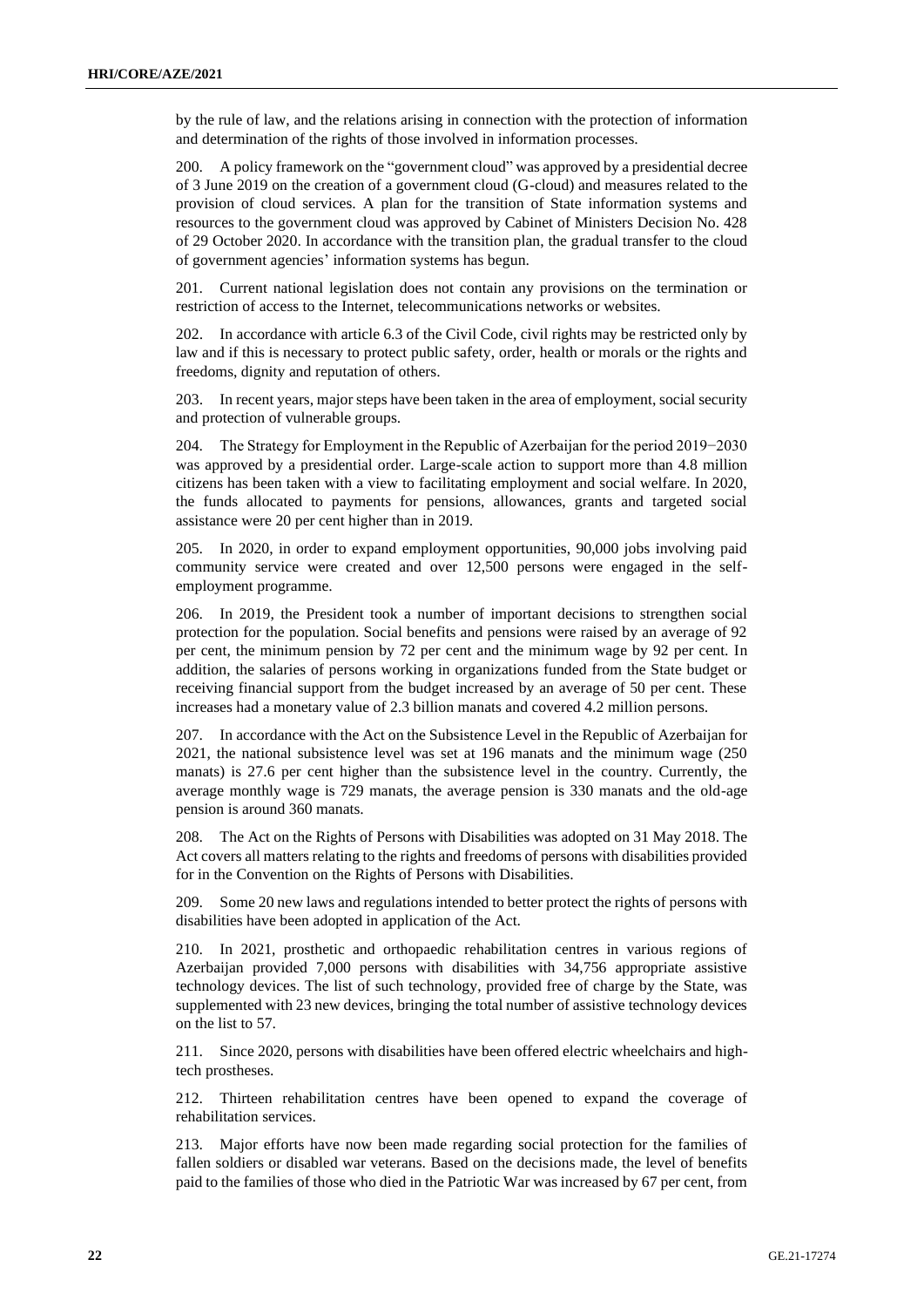300 to 500 manats. Apartments and houses have been provided to 11,000 beneficiaries in this category and private cars have been provided to more than 7,300 persons.

214. Pursuant to a presidential order of 25 February 2019 on additional measures to strengthen social protection, the level of social payments made to war veterans and persons with disabilities has doubled on average.

215. The measures taken under State programmes to improve housing conditions and increase the employment rate for refugees and internally displaced persons have led to improved housing and living conditions for 315,000 internally displaced persons and, over the past 20 years, a fall in the poverty rate for this vulnerable group, from 75 per cent to 12 per cent. Of the 380,000 who are of working age, 210,000 have been given employment in the public sector and 160,000 recruited for seasonal work. Over the past three years, the level of the single monthly benefit has increased by almost 70 per cent. The State pays for the children of internally displaced persons to study in State-run fee-paying higher educational institutions.

# **III. Information on non-discrimination and equality and effective remedies**

216. The Constitution establishes the basic principles for the country's national policies, ensuring the full equality of all its citizens, regardless of their ethnicity, religion or race. At the same time, as a result of its historical, economic and cultural specificities, the outlook of the country's population is based on the principles of tolerance and respect for the culture, religious beliefs, customs and traditions of other ethnic groups and national minorities.

217. The Government uses the existing legislative framework as a basis for the country's policy aimed at ensuring that the different peoples living there, of different ethnic origins, maintain relations of mutual trust, understanding and friendship. No manifestation of ethnic, national, racial or other forms of discrimination in the country is tolerated.

218. In meeting the provisions of international conventions aimed at eliminating and preventing all forms of discrimination, the Government focuses particularly on strengthening the traditions of religious tolerance and ensuring a sustainable living situation in conditions of understanding, peace, prosperity and dialogue for ethnic minorities.

219. Article 25 of the Constitution states that all persons are equal before the law and the courts. Men and women have equal rights and freedoms. The State guarantees equality of rights and freedoms for everyone, regardless of race, ethnicity, religion, language, sex, origin, wealth or official status, beliefs or membership of political parties, trade unions or other voluntary associations.

220. Human and civil rights and freedoms may not be restricted on the grounds of race, ethnicity, religion, language, sex, origin, beliefs or political or social affiliation.

221. In its article 47, the Constitution prohibits campaigns and propaganda that incite racial, ethnic, religious, social or any other form of discord or hatred.

Article 69 provides that foreign nationals and stateless persons in Azerbaijan may enjoy all the same rights and are subject to the same obligations as Azerbaijani citizens, unless otherwise provided by law or an international treaty to which Azerbaijan is a party.

223. The rights and freedoms of foreign nationals and stateless persons who are permanently or temporarily resident in the country may be restricted only in accordance with rules of international law or the laws of the Republic of Azerbaijan.

224. Article 70 of the Constitution states that, in accordance with generally recognized rules of international law, Azerbaijan grants political asylum to foreign nationals and stateless persons.

225. The Act of 20 April 2012 amending the Political Parties Act sets forth provisions prohibiting any restrictions on membership of political parties based on professional, racial, political, ethnic or religious grounds, and bans the establishment and operation of political parties whose activities are aimed at the violent overthrow of the constitutional order or the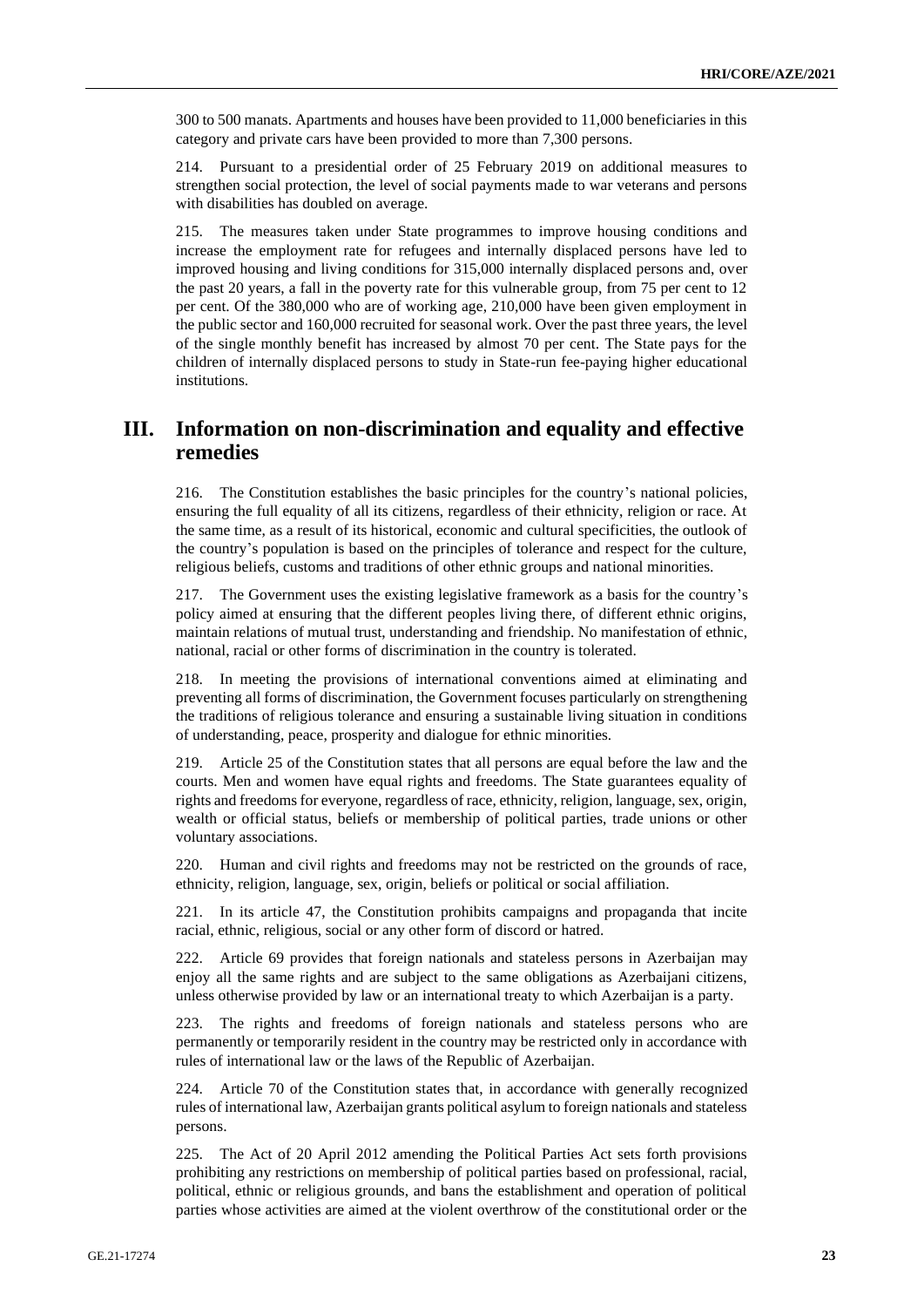secular nature of the State, violation of its territorial integrity, propaganda for war, violence and cruelty or incitement to racial, national and religious hatred.

226. Article 2.1.6 of the Personal Data Act of 11 May 2010 provides that information relating to racial or ethnic origin, family life, religion and beliefs, health or individual legal records is classed as personal data of a specific category.

227. In its article 6.2, the Culture Act of 21 December 2012 provides that the State guarantees every individual's enjoyment of rights and freedoms in the field of culture, irrespective of sex, race, language, religious or political beliefs, ethnicity, social status, social origin, health or membership of voluntary associations, while article 43 provides that cultural events which include calls promoting or advocating war or superiority based on social, racial or ethnic origin, religion, class or birth, or the restriction of human and civil rights and fundamental freedoms in the area of culture, irrespective of race, ethnic origin, religion, language, social status, social affiliation, official status, beliefs or membership of voluntary associations, are not tolerated.

228. Article 1 of the Act of 8 May 2009 amending the Freedom of Religious Beliefs Act introduced provisions to the Freedom of Religious Beliefs Act to ban advocacy for religious beliefs or religious lifestyles that involve violence or threats of violence or are aimed at establishing racial, ethnic, religious or social discord or hatred; and article 12.1 introduced provisions to ban the promotion of religious beliefs or lifestyles that involve violence or threats of violence, or are aimed at establishing racial, ethnic, religious or social discord and hatred, coercion to express or demonstrate religious beliefs, the conduct of or participation in religious ceremonies of, or dissemination of or propaganda for, a religion or religious movement that diminishes human dignity or contradicts the principles of humanism, and religious extremist activities are considered a basis for the dissolution of the religious organization according to court procedure.

229. In accordance with article 5.2 of the Education Act of 19 June 2009, the State guarantees access to education for every citizen, regardless of sex, race, language, religion, political opinion, ethnicity, social status, origin or health, and the prohibition of discrimination.

230. In accordance with article 23.2 of the Act on the Rights and Freedoms of Persons Held in Places of Detention, of 22 May 2012, detained persons may not acquire, possess or disseminate publications that advocate war, violence, extremism, terrorism and brutality or that incite racial, ethnic, religious or social discord and hatred or are pornographic in nature, and persons under arrest may not subscribe to such publications.

231. Under the Act of 28 April 2015 amending the Physical Culture and Sports Act, in order to prevent violence and ensure public safety and public order during the holding of mass sports events and sports competitions, the promotion of violence, racial, ethnic or religious discrimination or war through the use of posters or other media is prohibited in the grounds of sports facilities and places for spectators at mass sports events.

232. Article 11 of the Code of Criminal Procedure states that criminal proceedings are conducted on the basis of the equality of all before the law and the courts.

233. The authorities conducting criminal proceedings shall not accord any participant in the criminal process any advantage for reasons of citizenship, social status, sex, race, ethnicity, political or religious affiliation, language, origin, wealth or official status, beliefs, place of residence, location or other considerations not founded in law.

234. Article 61.1.6 of the Criminal Code provides that, where the commission of an offence is motivated by ethnic, racial or religious hatred or fanaticism, such motives shall be considered to constitute aggravating circumstances.

235. Article 109 of the Criminal Code establishes criminal responsibility for the persecution of any group or organization on political, racial, national, ethnic, cultural or religious grounds, or on the grounds of sex or other grounds prohibited under the rules of international law; that is, a gross violation of people's fundamental rights on the grounds of their membership of such groups or organizations, where the act is linked to other crimes against the security of humankind, is to be considered a criminal offence.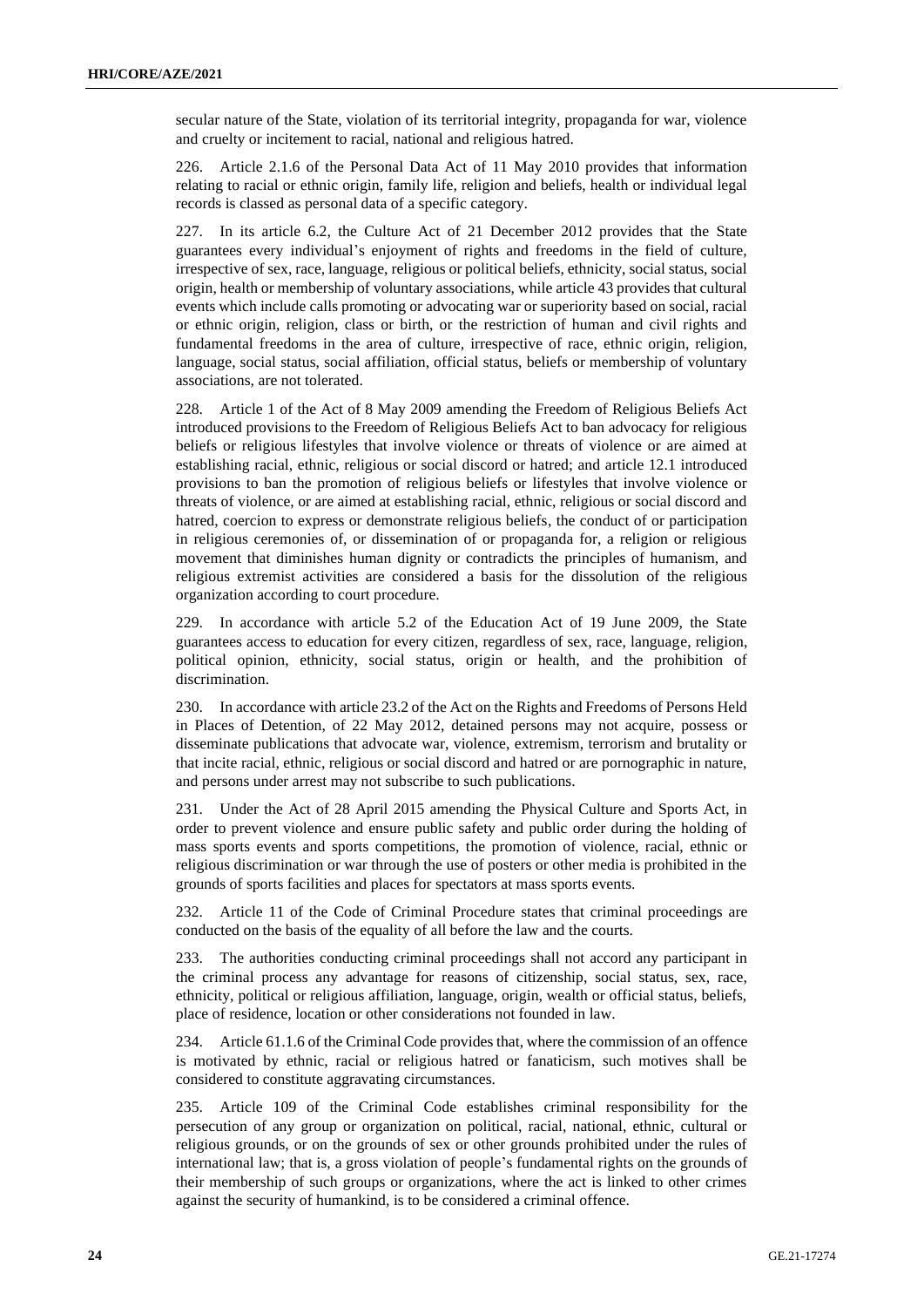236. Article 154 of the Criminal Code provides for criminal punishment in the case of violation of the equality of individuals on grounds of their race, ethnicity, religion, language, sex, origin, wealth or official status, beliefs or membership of political parties, trade unions or other civil society associations, whereby their rights and legitimate interests have been harmed.

237. Under the Criminal Code, crimes such as racial discrimination (apartheid) (art. 111), genocide (art. 103), incitement to commit genocide (art. 104), destruction of a population (art. 105), slavery (art. 106), deportation or forcible resettlement of a population (art. 107), persecution (art. 109) and enforced extermination (art. 110) are considered as criminal offences.

238. The court treats all persons participating in a case equally, regardless of their race or ethnicity, religion, language, sex, origin, wealth or social status, personal beliefs, membership of political parties, trade unions or other voluntary organizations, the location, reporting line or form of ownership of a legal person or other circumstances not provided for in law.

239. Under article 16 of the Labour Code, no discrimination may be tolerated between workers in privileges and benefits awarded or restrictions imposed on rights, whether directly or indirectly, on grounds of citizenship, sex, race, religion, ethnic origin, language, place of residence, wealth, social origin, age, family status, beliefs, political views, membership of trade unions or other voluntary associations, official status or other factors unrelated to the professional qualities, professional skills and job performance of employees.

240. The Gender (Men and Women) Equality Act of 10 October 2006 contains provisions on the elimination of gender inequality and the conducting of gender analysis and establishes basic guidelines for State policy on gender equality and the promotion of equity in education and entrepreneurship, in obtaining equal wages and work choices, etc.

241. In addition to the provisions mentioned, others relating to the prohibition of racial discrimination are also enshrined in individual regulations governing judges and public officials, including codes of conduct.

242. Thus, in line with article 8 of the Code of Ethical Conduct of Judges, approved by a Judicial Council decision of 22 June 2007, judges must treat all persons involved in proceedings (including the parties, lawyers, public officials, witnesses, etc.) equally. A judge may not give preference to any of the participants in proceedings. A judge shall not show any view in respect of race, sex, religion or ethnicity, nor allow any form of discrimination.

243. Given the religious diversity that exists in society, State policy on religion is based on freedom of thought and expression, freedom of conscience, interreligious dialogue, tolerance and understanding. At the same time, the State policy in the field of religion is based on the principles and rules of international law, international treaties to which Azerbaijan is a party, the Constitution and other laws and regulations.

244. On 30 May 2017, the Department of Inter-Ethnic, Multicultural and Religious Affairs under the Office of the President was established by presidential order. This department is directly involved in determining State policy on inter-ethnic relations and freedom of religion, and in preserving and developing multicultural traditions.

245. By presidential decree of 10 October 2017, the Foundation for the Promotion of Spiritual Values attached to the State Committee for Work with Religious Associations was established. The main purpose of the Foundation is to provide State support for the implementation of educational activities in Azerbaijan in the field of religion, the protection and development of spiritual values and the preparation and implementation of targeted programmes involving relations between religion and the State, to ensure that citizens and religious organizations enjoyed religious freedom and to implement social projects in this area.

246. In accordance with an order by President Ilham Aliyev of 2 June 2020, a sum of 3,150,000 manats was allocated from the President's reserve fund to further strengthen religious education and promote ethnic cultural values, support religious faiths in the country and improve their financial situation. Of this amount, 1,150,000 manats was allocated to non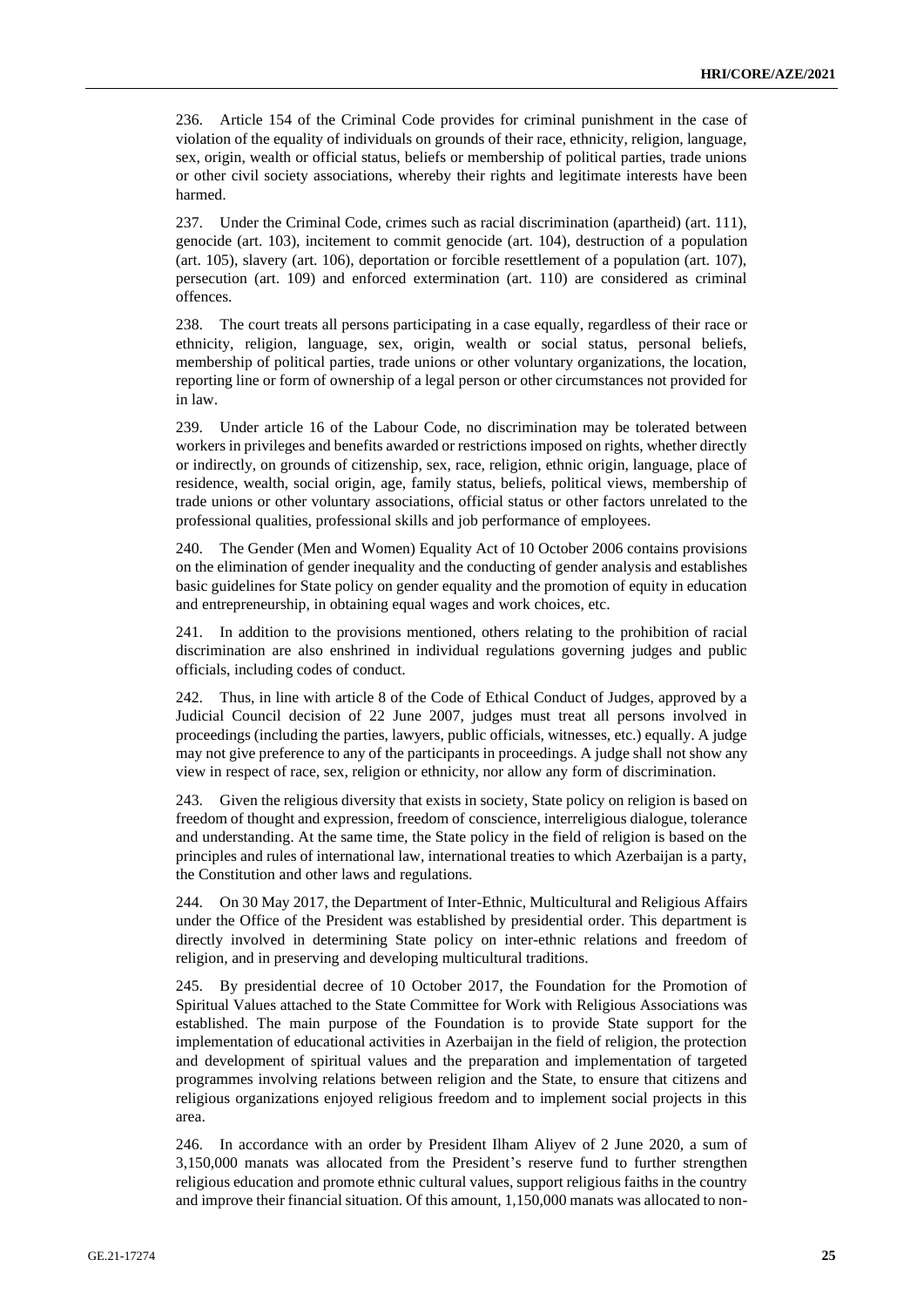Islamic religious communities in the country. It should be noted that it was considered essential for these funds to be distributed to a certain number of members of non-Islamic religious organizations. In addition, 100,000 manats was allocated to the Fund for the Promotion of Moral Values, which operates under the State Committee for Work with Religious Organizations.

247. The Baku International Multiculturalism Centre was established by presidential decree on 15 May 2014. The Centre's statutes identify it as a legal person, a non-profit entity that protects tolerance and cultural, religious and linguistic diversity, in accordance with the idea of Azerbaijanism, which has brought the country worldwide fame as a centre of multiculturalism, researching and developing existing models of multiculturalism.

248. In 2008, Azerbaijan put forward the Baku Process for the establishment of a dialogue among cultures. As part of this process, over the past 11 years, the World Forum on Intercultural Dialogue has been held every two years since 2011, and the Baku International Humanitarian Forum has been held on six occasions. The seventh United Nations Alliance of Civilizations Forum (25–27 April 2016), the fourth World Forum on Intercultural Dialogue (4–6 May 2017), on the theme "Advancing Intercultural Dialogue – New avenues for human security, peace and sustainable development", and the fifth World Forum on Intercultural Dialogue (2–3 May 2019), on the theme "Building dialogue into action against discrimination, inequality and violent conflict", were all held in Baku in recent years.

249. In the report of the Secretary-General on the promotion of a culture of peace and interreligious and intercultural dialogue, understanding and cooperation for peace, submitted at the seventy-second session of the General Assembly in September 2017, the particular emphasis placed on the successful implementation of the Baku Process since 2008 should be seen as a recognition at the international level of the contribution that Azerbaijan has made to intercultural dialogue in recent times and the role it has played as a bridge between civilizations since ancient times.

250. In this connection, the President signed an order on 17 November 2017 to hold celebrations marking the tenth anniversary of the Baku Process. Pursuant to this order, the Baku International Humanitarian Forum was successfully held in Baku on 25 and 26 October 2018.

251. Real qualitative changes have been achieved as a result of the comprehensive legislative, organizational and other measures adopted by the Government in recent years to extend the prison system reform in order to meet international standards on respecting the rights, freedoms and legal interests of persons under investigation and convicted prisoners.

252. A new Act on the Rights and Freedoms of Persons in Detention was adopted on 22 May 2012, significantly changing and making more humane the legal situation of detainees and remand prisoners.

253. It should be noted in particular that, on 10 February 2017, the President signed an order on improving the prison sector, humanizing penal policy and expanding the use of alternative forms of punishment and non-custodial measures. The purpose of the order was to modernize the approach to penal policy, criminal legislation and ways of ensuring the rights of convicted persons, and to improve the prison system, making use of global best practice in the area.

254. The Government of Azerbaijan continues to take the necessary measures to combat domestic violence. On 27 November 2020, the National Action Plan to Combat Domestic Violence for the period 2020–2023 was adopted.

255. To ensure the implementation of the measures provided for in the National Action Plan, the State Committee for the Family, Women and Children, in cooperation with the United Nations Population Fund, opened a domestic violence hotline on 1 December 2020.

256. In 2013, the Ministry of Labour and Social Protection established the first Commission for the Accreditation of Non-State Support Centres for Victims of Domestic Violence. To date, the Commission has accredited 11 non-governmental support centres and provided assistance for their activities. Of these, two operate as shelters.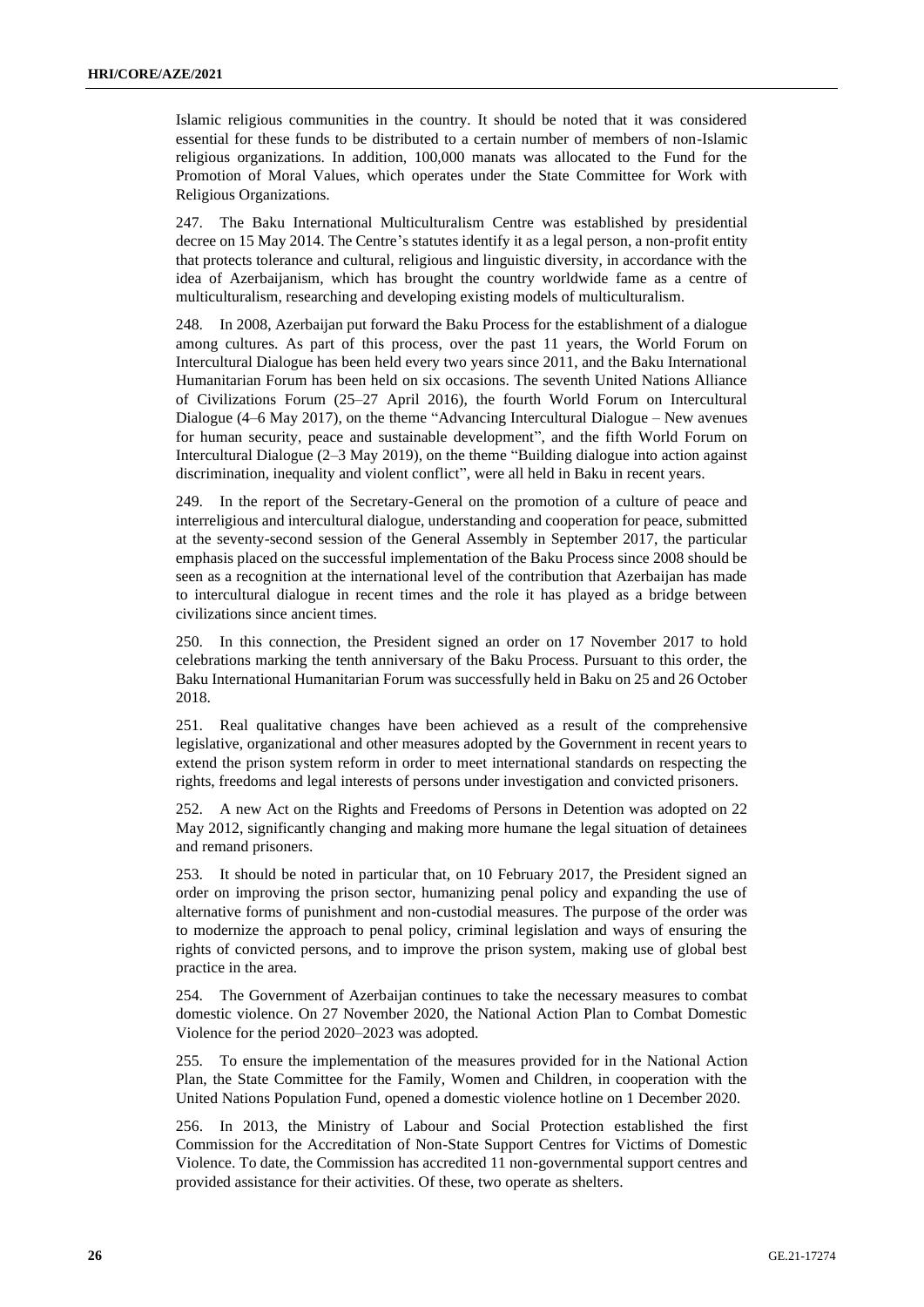257. In accordance with a presidential decree of 2019, a shelter and rehabilitation centre for vulnerable groups was established under the Social Service Agency of the Ministry of Labour and Social Protection. This institution is a public legal entity that provides social services to vulnerable groups. It should be noted that a department for the social rehabilitation of victims of domestic violence has been operational at this institution since 1 August 2021.

258. In addition, 11 family and child support centres operate under the State Committee for the Family, Women and Children. These centres play an important role in the individual development of children and adolescents and provide legal, psychological, and social support services to protect the rights of at-risk women and children in the regions. Since November 2020, the employees at the centres have been implementing a psychosocial support project to help families affected by war.

259. In the regions, local authorities have established monitoring groups, with local authority representatives, to look at gender-based violence and violence against children. The main objective of the groups is to analyse and assess the situation, to verify the effectiveness of measures taken, to identify families at risk and provide them with assistance, to examine and analyse the causes of specific cases, including by discussing serious cases, and to take prompt and urgent measures to protect victims of violence.

260. The procedure for State monitoring of children's rights was approved under a presidential decree of 8 May 2012. In line with the procedure and article 51.7 of the Family Code, the State Committee for the Family, Women and Children, the Ministry of Internal Affairs, the Ministry of Education, the Ministry of Health, the Ministry of Labour and Social Protection, the Ministry of Youth and Sport, the Youth Affairs and Youth Rights Commission and local tutorship or guardianship agencies are responsible for monitoring respect for children's rights and interests.

261. The Act on the Protection of Children from Harmful Information was approved by presidential decree on 30 October 2018. The Act prohibits the promotion of violence, cruelty, narcotic drugs and psychotropic substances, alcohol and tobacco products and pornographic content and provides for the development of international cooperation in this area. The types of harmful information specified in the Act include information harmful to the institution of the family or containing profanity or erotic or disturbing material. The Act contains a paragraph requiring the manufacturer or distributor of information products to indicate the appropriate age category on the product or packaging.

262. The National Action Plan for the Early Prevention and Treatment of Childhoodspecific Disabilities for the period 2018–2020 was approved by presidential order on 10 May 2018.

263. The State Programme on Mandatory Childhood Health Checks for the period 2018– 2022 was approved by order of the Head of State on 9 August 2018. The aim of the State Programme is to reduce morbidity, disability and mortality among children by improving the quality of medical services.

264. The Children's Strategy 2020–2030 was approved by presidential order on 2 June 2020. The main goal of the Strategy is to bring the child protection system in Azerbaijan fully into line with the Constitution and the principles of the Convention on the Rights of the Child, create equal opportunities for all children in Azerbaijan, protect their interests, improve the protection of the rights of children in need of State care and provide them with social support services in accordance with modern requirements. An action plan for the implementation of the Children's Strategy was approved for the period 2020–2025.

265. On 27 April 2020, a document on the rights of the child and the development of juvenile justice was approved; it is based on the relevant provisions of the Convention on the Rights of the Child.

266. On 14 December 2017, the President signed an order approving the State Programme for the Development of Inclusive Education for Persons with Disabilities for the period 2018– 2024. In the 2017/18 school year, 17 special classes were opened at eight upper secondary schools. In total, 889 children with disabilities were enrolled in special classes at general education institutions in the country. At the same time, one residential school for children with disabilities was closed.